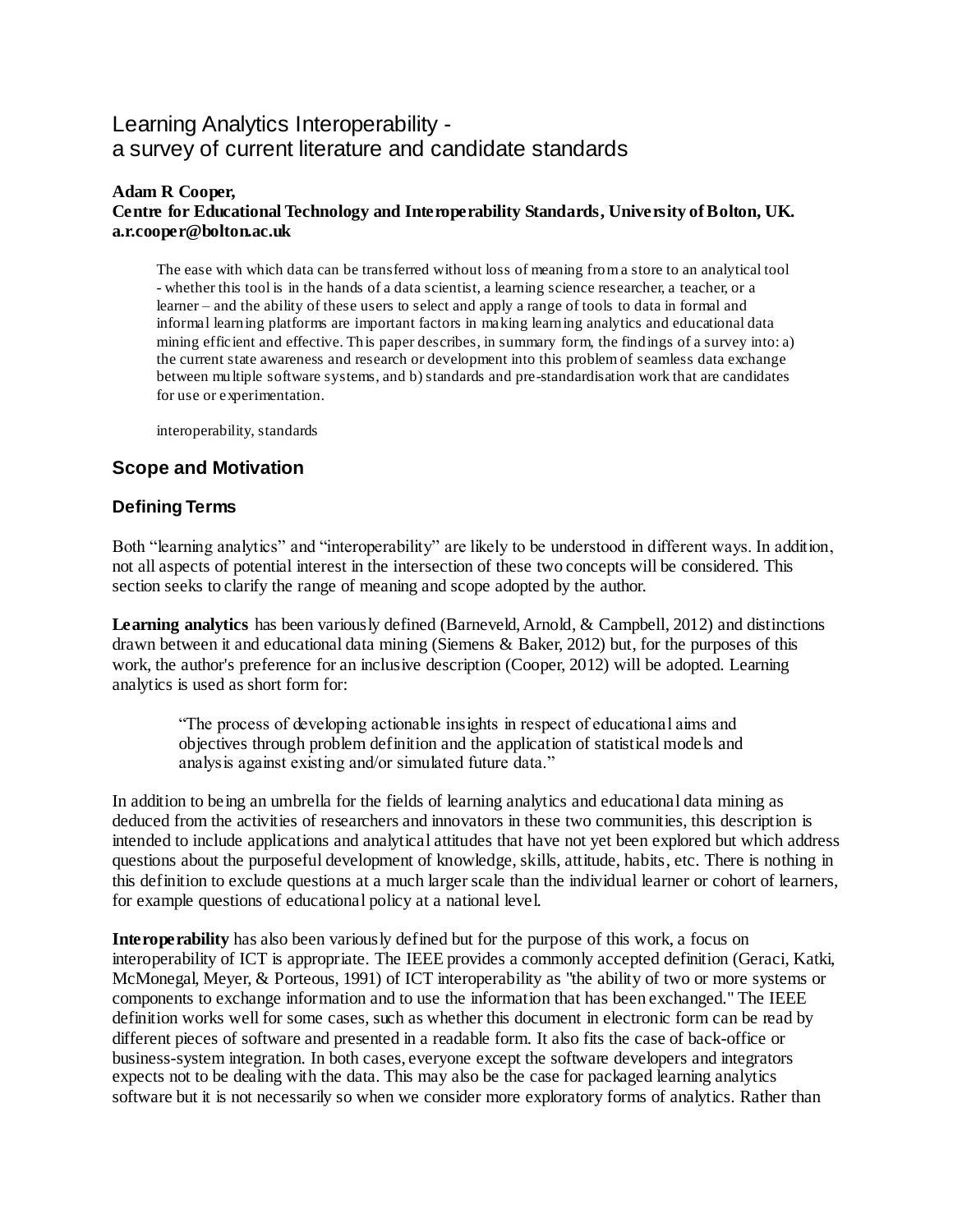the "systems or components" using the information that has been exchanged, this work will also consider that an analyst might be the user of the information, so an adapted form of words is used as a working definition:

"Interoperability the ability of two or more systems or components to exchange information and for the information that has been exchanged to be used."

The abbreviation LIA, for "Learning Analytics Interoperability" will be used in the text to refer to the concept outlined above.

# **Why is Interoperability Relevant?**

A thorough discussion of the relationship between interoperability and benefits is not appropriate for this work and the following paragraphs grossly over-simplify the issues in order to provide some brief contextualisation for the survey. The reader who wishes to explore these matters further, including the complex relationship between context and benefit, should consult the literature, for example (Choi  $\&$ Whinston, 2000) or (Gasser & Palfrey, 2007), for some typical analysis.

Two common metaphors for interoperability are friction-reduction and modularity. In the former case, we can think of interoperability as reducing then energy wasted in manual data transformation or integration. The latter case, modularity, captures the idea that software components can be more easily changed. The essential belief underlying modularity is that if a useful service can be delivered by separated but interoperable systems, A and B, then it must be possible to create a new system C to replace B. In either case. interoperability is achieved by standardisation, either formal, or *de facto* arising from convergent practice.

Friction-reduction and modularity may lead to a number of useful effects, with benefits for research and adopters:

- 1. A wider range of user-level services become acceptable because the underpinning data is available on a more timely basis. (friction)
- 2. Innovation is accelerated because good ideas and solutions can be migrated. (modularity)
- 3. Products and services (internal or external to an organisation) become economically viable and new markets can be opened up. (friction and modularity)

These are general effects and take an IT systems focus. In a similar vein as the short discussion of the definition of interoperability noted, where the possible role of an analyst was pointed out, there are some benefits that become more important when data are the object of interest rather than being only the means by which the system works. An additional useful effect is noted:

4. Combined data sets lead to new insights or improved validity. (friction and modularity)

The statement of the fourth useful includes cases where data comes from different sources but is about the same real-world object or situation, and cases where the data sources are largely concerned with different entities. This is not only relevant for data scientists in an institutional setting; research on learning could be advanced by access to interoperable data at large scale (Duval, 2011).

In addition to these general benefits from interoperability, the setting from which most learning analytics data comes from presents its own problems. As (Krüger, Merceron, & Wolf, 2010) note, "Learning software is not designed for data analysis and mining. Because usage data is not stored in a systematic way, its thorough analysis requires long and tedious preprocessing." This point is echoed in several of the surveyed items.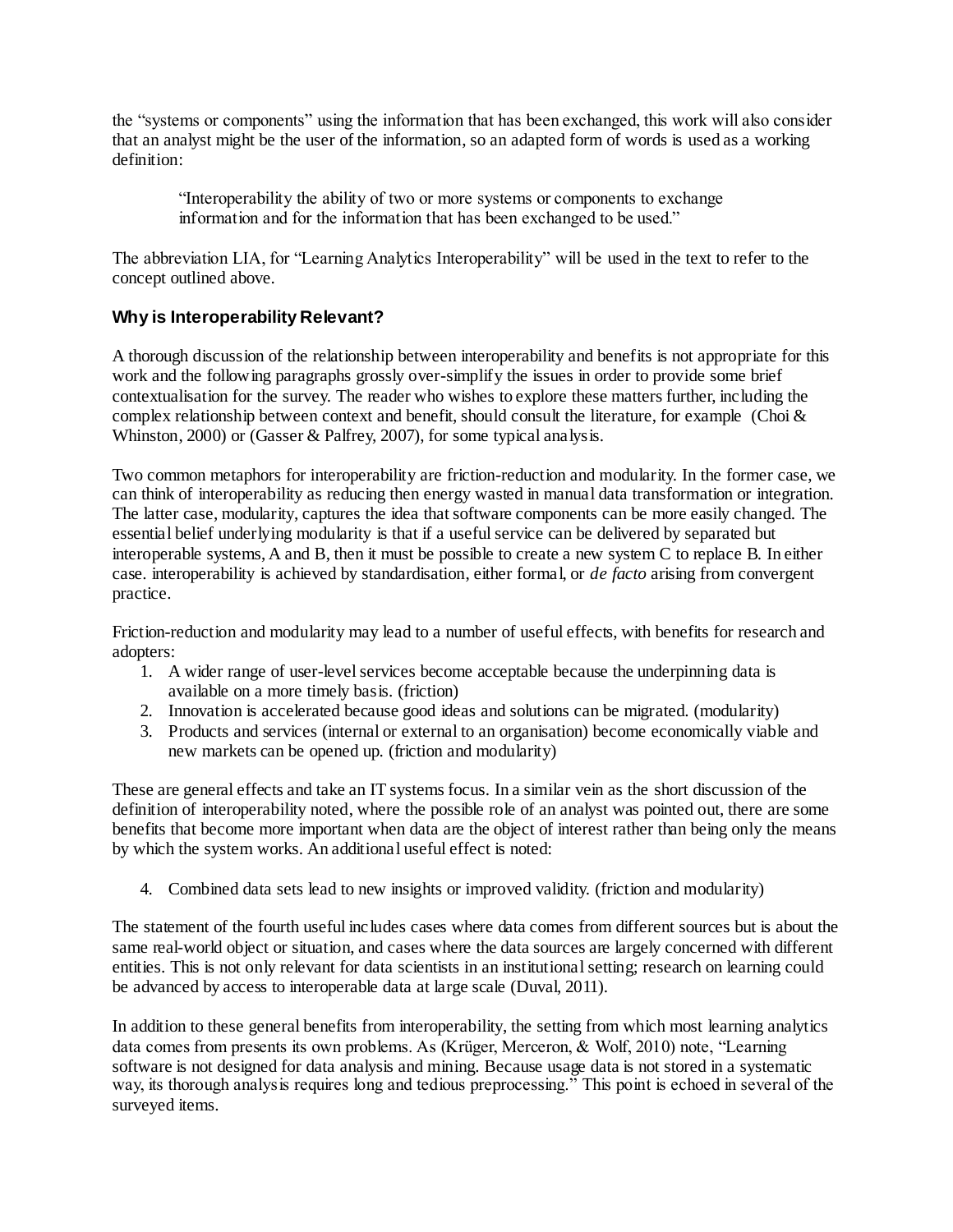Interoperability is relevant but it is not the only means of achieving friction-reduction or modularity. A widely available platform may achieve the same ends. Google Analytics<sup>1</sup> is such an example, although it can be argued that it absolutely relies on interoperability of HTTP, JavaScript, etc. Since Google Analytics can track in-page events it provides the means to avoid the need to build activity tracking capabilities from scratch. In this case, it would still be necessary to address learning analytics interoperability (LAI) questions about the semantics of what is tracked but the technical infrastructure can be taken "off the shelf", even by low budget or experimental projects.

#### *Limitation of Scope*

In order to keep the survey to a manageable size, some restrictions on scope have been adopted. Standards such as XML are not considered because they are almost entirely structural and have no domain-relevant semantics for learning analytics and educational data mining. Additionally, the survey only considers data interoperability, and not those aspects of interoperability concerned with communication protocols. Hence, IMS LTI<sup>2</sup> (Learning Tools Interoperability) is excluded, although it could be used to launch enduser analytics tools in tandem with a specified data API.

The scope of interoperability will be further limited to information exchange involving analytics software. The whole chain of exchanges that may occur up-stream of data transfer to the analytics tool is not in scope. For example, the NMEA<sup>3</sup> electrical and data standards are widely used for GPS hardware module communication and a range of scenarios can be imagined in which GPS data is ultimately used for learning analytics but standards such as NMEA are not in scope for this work.

A final limitation of scope, which is implicit from having selected an application domain (learning analytics  $\&$  EDM), is that only interoperability pertaining to the data subjects will be considered. Interoperability as it pertains to the analytics process will not be considered. For example, Predictive Model Markup Language 4 (PMML) is not in scope.

# **Survey**

l

# **Structuring the Survey**

A simple structure will be used to summarise the extent of coverage of LAI by both the literature and by candidate interoperability specifications. This structure has no basis in theory or roots in a particular pedagogic outlook; it is primarily a means to organise a number of items and secondarily a prompt. As a prompt it might indicate an area of omission in what has been surveyed or a neglected topic in the commentary on LAI.

The structure has two levels:

- 1. The more static and intrinsic, information about an object.
- 2. The more dynamic and extrinsic, information about an educationally-relevant event.

<sup>1</sup> The Google Analytics developers' site describes the architecture and API, <https://developers.google.com/analytics/>

<sup>2</sup> http://www.imsglobal.org/toolsinteroperability2.cfm

<sup>3</sup> http://en.wikipedia.org/wiki/NMEA\_0183

<sup>4</sup> http://www.dmg.org/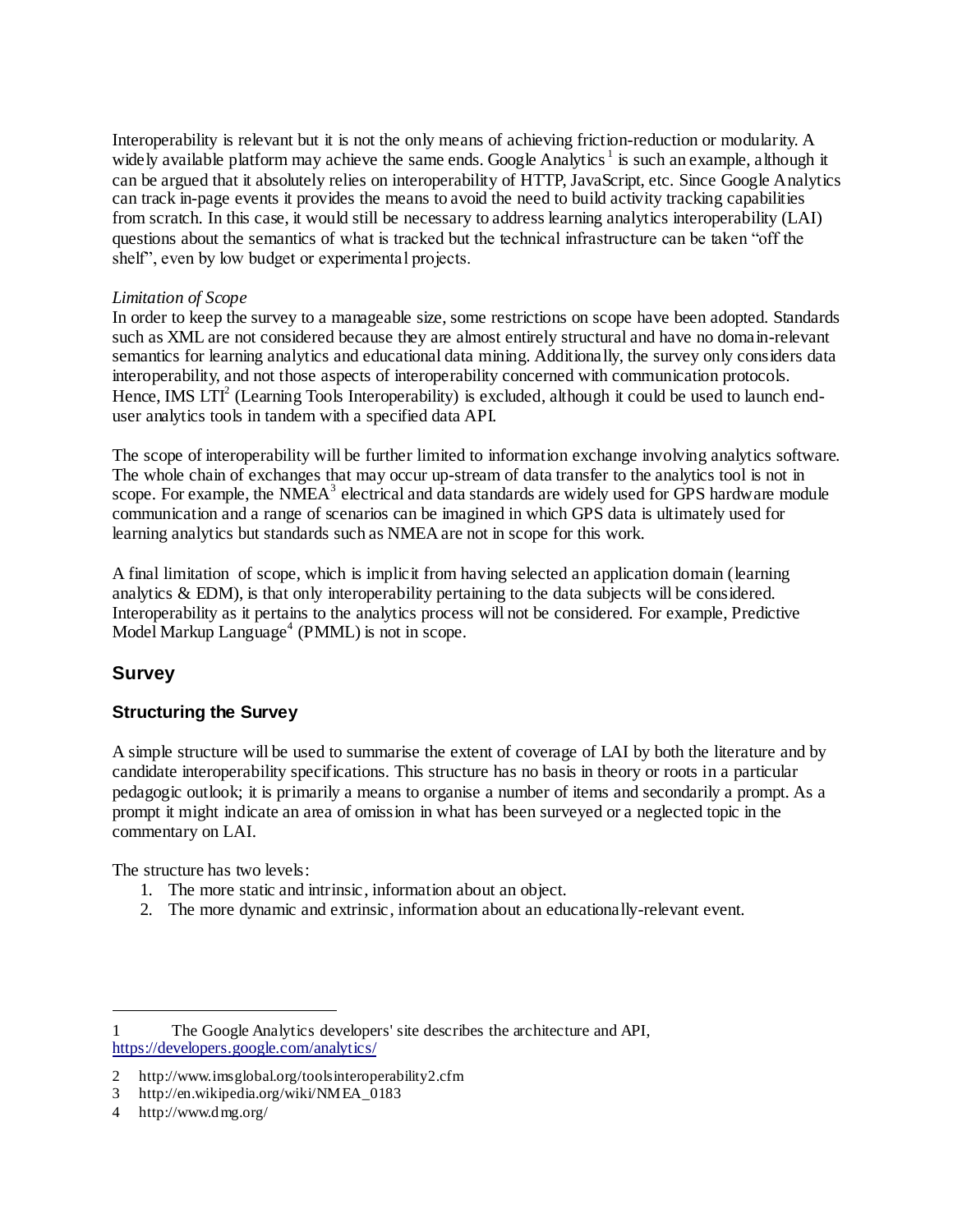|    | A.<br>The Person                                                                                     | <b>B.</b><br>Resources <sup>5</sup>                                                                                              | <b>Services and Tools</b>                                                           | D.<br>Learning<br>Activities <sup>6</sup>             | Е.<br>Objectives &<br><b>Assessment</b>                                                |
|----|------------------------------------------------------------------------------------------------------|----------------------------------------------------------------------------------------------------------------------------------|-------------------------------------------------------------------------------------|-------------------------------------------------------|----------------------------------------------------------------------------------------|
| 1. | Natural facts about<br>the person and<br>their history prior<br>to the learning<br>episode in focus. | Properties of<br>digital and physical services (non IT)<br>resources and their<br>"tomb stone" meta- support education.<br>data. | Attributes of the<br>and tools (IT) that                                            | Learning designs,<br>lesson and action<br>plans, etc. | Intended learning<br>outcomes.<br>Attributes of an<br>assessment<br>instrument.        |
| 2. | Associations of the<br>learner or teacher<br>with other people.                                      | Use of, interest in,<br>or attention to the<br>resources                                                                         | The log of activity<br>by or interaction of<br>a person with<br>services and tools. | What the learner<br>produces (any<br>medium).         | Achievement<br>information, the<br>results of<br>assessment,<br>inferred<br>knowledge. |

# **Table 1: Structure of the survey**

# **Literature**

l

Formal and informal publications were sampled<sup>7</sup> in three ways:

- 1. The full text of proceedings from the LAK Dataset (Taibi, 2012) was examined for occurrences of "interoperable" or "interoperability".
- 2. Google Scholar was queried for "learning analytics" + interoperability and, separately, "educational data mining" + interoperability.
- 3. Google web search was queried with the same terms.

Cases where the reference to interoperability is incidental to learning analytics are excluded, for example where interoperability of the educational content is referred to in a paper that is largely about mining interaction logs.

### *Academic and Formal Publications*

The LAK Dataset revealed five papers, four of which were relevant: one from the International Conference on Learning Analytics and Knowledge (Verbert et al., 2011) , two from the International Conference on Educational Data Mining (Abbas & Sawamura, 2009; A. L. Dyckhoff, Zielke, Chatti, & Schroeder, 2011) and two from a special edition of the Journal of Education, Technology and Society (A. Dyckhoff, Zielke, Bültmann, Chatti, & Shroeder, 2012; Shum & Ferguson, 2012). 16 distinct authors were identified with a group of four being represented in two papers (Chatti, Dyckhoff, Schroeder and Zeilke).

A further eight publications were identified in Google Scholar as containing "*learning analytics" +* 

<sup>5</sup> These will generally be information resources – books, electronic media, etc – but may also be physical with a practical or emotional value such as a utility object, an art-work or a place.

<sup>6</sup> At level 1, this can be thought of as describing how entities from the other columns are to be integrated. Level 2 is taken to the residual of the possible outcomes from the activity that does not naturally fall into a different column.

<sup>7</sup> It is acknowledged that relevant material will be missed because it does not use the term "learning analytics" or refer to "interoperability" by name. Hence "sample" is used to describe the process, which is intended to be indicative.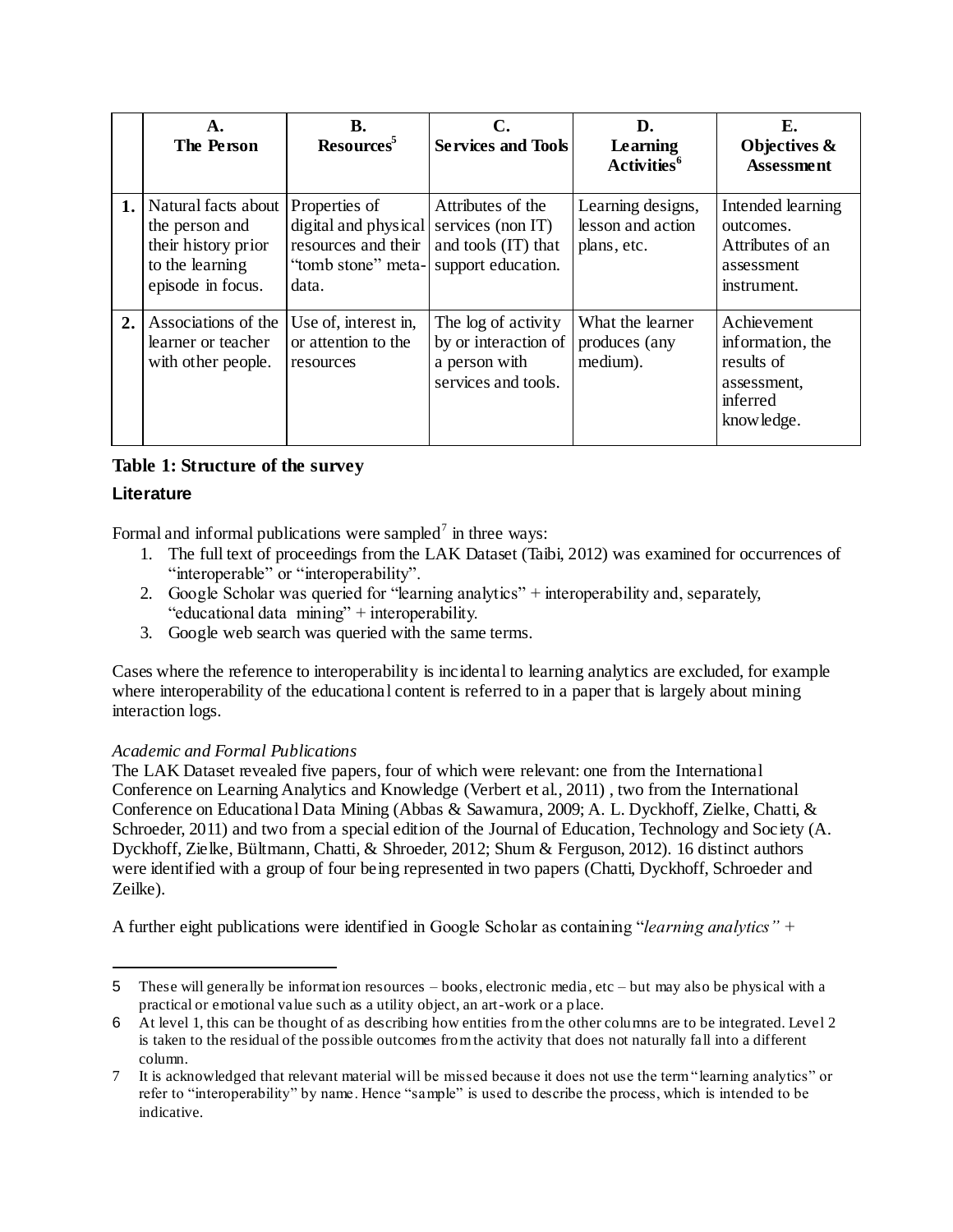*interoperability* before relevance appeared to have dropped to nearly zero. Seven of these are of an academic character<sup>8</sup> and all but three of these name at least one author already represented in the LAK Dataset. In addition to these seven was an issue brief from the US Department of Education (Bienkowski, Feng, & Means, 2012). A further eight publications<sup>9</sup> were exposed by querying for *"educational data mining" + interoperability*. These publications cover a considerably longer period of time, consistent with the earlier emergence of the educational data mining community compared to learning analytics. Two thirds of these introduce authors not represented in the LAK dataset and all are of a scholarly character, including one book section.

An additional publication (Siemens et al., 2011) is known to the author but was not identified by the above process because it does not mention interoperability by name; it will be included with the above publications because of its clear links with them.

In most of the above pieces of writing, references to interoperability are marginal; few can be said to be "about interoperability". The way LAI is covered by these works will be identified as being of three kinds: assertion or argument in favour of interoperability in general; references to interoperability for a particular purpose or context; interoperability as a significant or key topic.

Assertion and argument about interoperability are usually concerned with the lack of it.

"Lack of data interoperability among different data systems imposes a challenge to data mining and analytics that rely on diverse and distributed data. Over time, piecemeal purchases of software can lead to significant decentralization of the source of education data..." (Bienkowski et al., 2012)

"LA further requires key stakeholders to address a number of challenges, including questions about handling increasing data volume, heterogeneity, fragmentation, system interoperability, integration, ..." (Chatti, Dyckhoff, Schroeder, & Thüs, 2012) "As a precursor to making that [data based research on learning] happen, it is important that we agree on ways to share data sets, in an "open science" approach. ... The main objective is to promote exchange and interoperability of educational data sets." (Duval, 2011)

"How can such a platform [Open Learning Analytics: an integrated & modularized platform] be delivered...? Fundamentally, we require an open platform with standards for adding new "plugins". As long as developers of analytics, recommender services, visual user interfaces, and intervention strategies, comply with these standards, their work can become part of this ecosystem." (Siemens et al., 2011)

Jovanovic et al focus on the database structure within a single system and the lack of syntactic interoperability: "When a developer wants to add some functionality to existing Moodle version he ... adds tables to the database model that will be used to manage data for the new set of functionalities. ... This aspect of the model complicates future extraction of information on students' activities for each new module."

l

<sup>8</sup> (Chatti, Dyckhoff, Schroeder, & Thüs, 2012; Dietze, 2012; Drachsler et al., 2012; Duval, 2011; Fazeli, Drachsler, Brouns, & Sloep, 2012; Niemann, Scheffel, & Wolpers, 2012; Palermo, Marr, Oriel, Arthur, & Johnston, 2012)

<sup>9</sup> (Chatti et al., 2012; Dietze, 2012; Drachsler et al., 2012; Duval, 2011; Fazeli et al., 2012; Niemann et al., 2012; Palermo et al., 2012)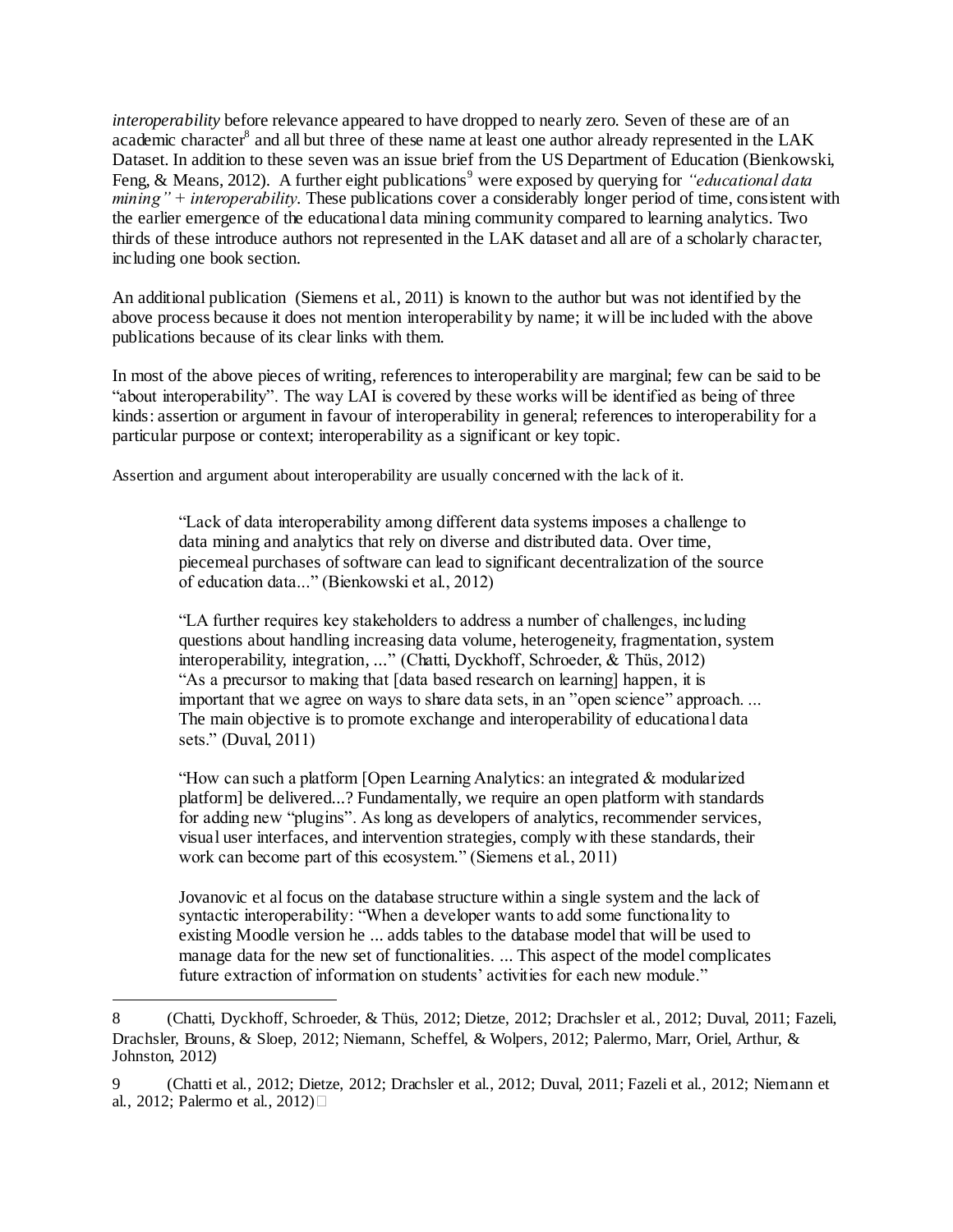(Jovanovic & Vukicevic, 2012)

"One limitation present in many widely used learning environments is the isolated nature of their learner models. Incredibly rich representations of students' knowledge are created, refined, and then discarded at the end of the school year... Coordinating the sharing and interoperability of learner models across learning environments is an area which has been the subject of considerable research... However, despite the increasing sophistication of practice and theory in this area [learner modeling], sharing of data between learner environments has not yet emerged into the most widely used learning environment." (Desmarais & Baker, 2011)

A smaller number of cases where interoperability is only touched upon make reference to a purpose or context in which it would be applicable. As previously, the sense is one of future development.

"This paper presents an agent-based educational environment to teach argument analysis (ALES). The idea is based on the Argumentation Interchange Format Ontology (AIF) ... [to] refine the learning environment by adding more flexible interoperability."(Abbas & Sawamura, 2009)

"Significant progress had been made towards the introduction of low SES [socioeconomic status] student cohort tracking at the university ... discussions have occurred surrounding the interoperability between the data warehouse and the Student Information System" (Palermo, Marr, Oriel, Arthur, & Johnston, 2012)

"'Free and Open' is a key expectation and dynamic within online social learning. ... Data is expected to be accessible, appropriately licensed for remixing and, wherever possible, in machine-readable formats to facilitate interoperability and avoid data or users being locked into a given platform. ... It becomes normal that SLA [social learning analytics] patterns and data are open, shareable resources for reflection, and analysis in alternative tools." (Shum & Ferguson, 2012)

Castro and Alonso make a number of references to an educational ontology and relate this to Learning Object interoperability but fail to describe the ontology and are unclear about its role. (Castro & Alonso, n.d.)

The focussed references to interoperability differ considerably in their character. In some cases, interoperability is identified as an initial requirement for a particular outcome, whereas others take a more general view.

Work to develop an "exploratory learning analytics toolkit", eLAT, (A. L. Dyckhoff et al., 2011; A. Dyckhoff et al., 2012) lists interoperability as one of the software design goals to "ensure compatibility for any kind of LMS by allowing for integration of different data sources." They also note that data created while using informal learning platforms – assumed to be software used for learning but not identified as an LMS – is a relevant concern. eLAT uses a data model (unpublished) that is independent of a particular learning environment and makes available typical kinds of learning environment activity: document usage, assessment/ performance, user activity and communication. An additional paper, not identified by the sampling method described above adopts a similar approach, proposing a fairly simple data model to extract data from the Moodle LMS (Krüger, Merceron, & Wolf, 2010).

Two sources are particularly concerned with existing data models. Social information resource use – rating, tagging and bookmarking content – based around FOAF (Brickley & Miller, 2010) and CAM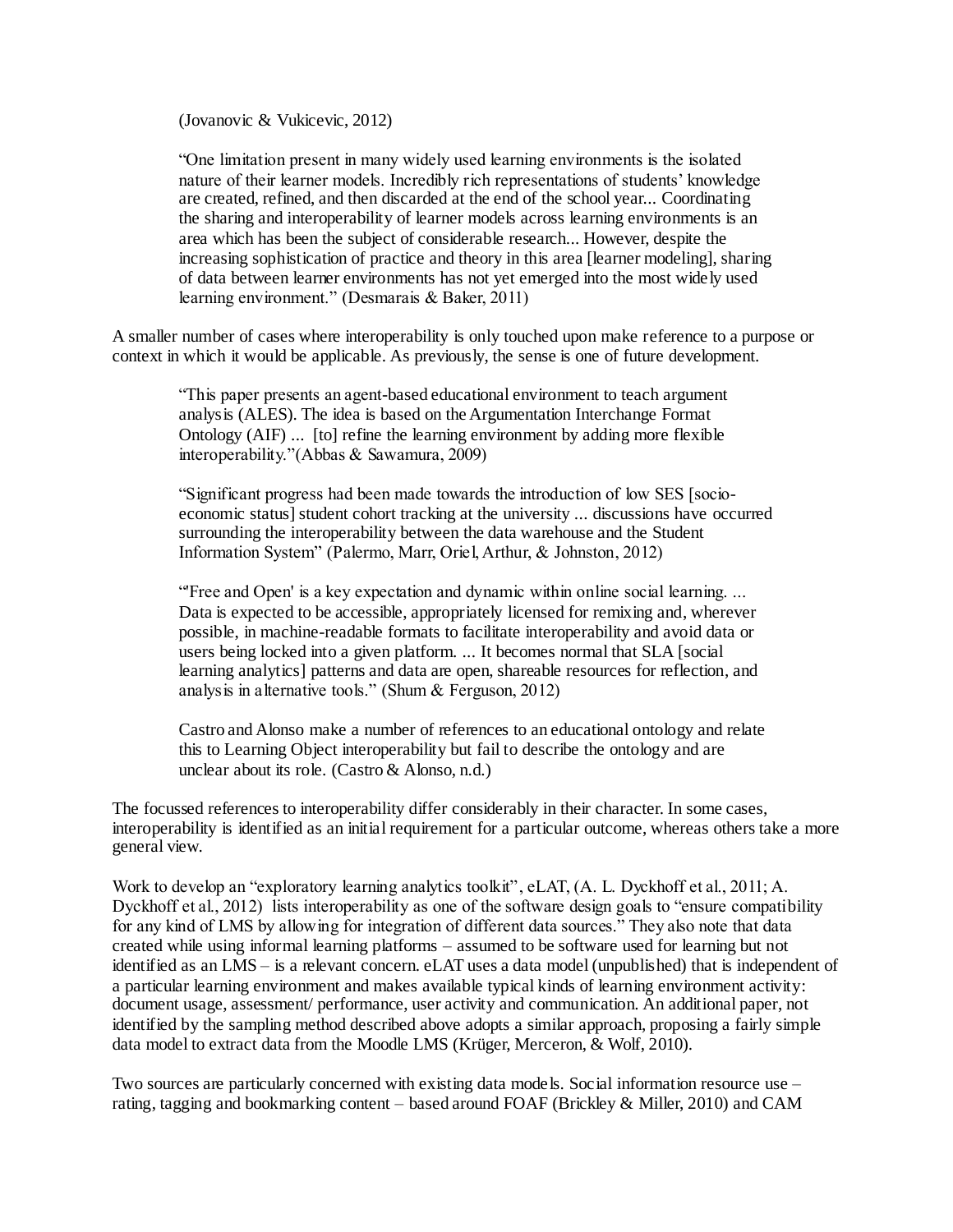("CAM Schema," n.d.) for interoperability is at the heart of the design of a prototype trust-based social resource recommender for teachers (Fazeli, Drachsler, Brouns, & Sloep, 2012). Niemann et al stands out as the only paper that sets out to give an overview of data models, in which they address the problem of choosing a data model for usage data for recommender systems (Niemann, Scheffel, & Wolpers, 2012). They also address CAM and consider the differences in approach and model with Activity Streams (Snell et al., 2011), Learning Registry Paradata ("Learning Registry Paradata Specification V1.0 ," n.d.) and NSDL Paradata ("NSDL's Technical Schema for Paradata Exchange," 2011).

A further source considers particularly the need for there to be interoperable usage data in order for effective recommender systems to be designed (Verbert et al., 2011). The emphasis in this paper is not on the operational aspects but on the research and algorithm design necessary for a recommender system to be effective. The role of interoperability in collections of data for research is also described in one account of the Pittsburgh Science of Learning DataShop, a data repository for the EDM community (Koedinger et al., 2011). This is the only account among those surveyed where interoperability of data from many independent systems is described.

Two papers, both contributed to by Stefan Dietze, are particularly concerned with Linked Data for description of educational resources. One of these is a broad literature survey in which reference to clustering and classification by data mining methods comprises only one section (Dietze et al., 2013), whereas an earlier paper is focussed particularly on resource recommender systems (Dietze, 2012). In both cases, the papers are resource-centric rather than usage-centric, in contrast to the other papers just mentioned.

Computer aided assessment is the subject of a single paper dealing with aggregation of data from multiple assessment item banks in an adaptive testing scenario (Phankokkruad, 2012). Interoperability is mentioned several times but, although XML was used, there is was no use made of existing interoperability standards for e-Assessment such as IMS QTI (Kraan, Lay, & Gorissen, 2012) and no indication that multiple systems were studied to synthesise a common model. The work does not, therefore, really address the interoperability problem and their data mode l is only given by partial example.

The incorporation of recommendations and adaptive hypermedia into a Java tutoring system, and the role of ontologies, is the subject of one paper, although it only describes a speculative architecture (Klasnja-Milicevic et al., 2011) and no results. The paper states that "open standards, like XML, RDF and OWL needed to be used in order to allow the specification of ontologies to standardize and formalize meaning and to enable the reuse and interoperability." The author's experience in educational technology indicates that XML, RDF and OWL are neither necessary nor sufficient for interoperability and that consensusbased shared conceptual models should be the focus of attention.

An outlier among the publications is a paper describing research into using Foundation for Intelligent Physical Agents (FIPA) standards for communication between the components of an intelligent tutoring system (Medvedeva et al., 2005). FIPA provides a common vocabulary of communicative acts and Medvedeva at al pay little attention to the data that is the subject of these communications, which is the focus of this baseline study.

| А.<br>The Person | В.<br><b>Resources</b> | <b>Services and Tools</b> | Learning<br><b>Activities</b> | Objectives &<br><b>Assessment</b> |
|------------------|------------------------|---------------------------|-------------------------------|-----------------------------------|
|                  | Linked data for        |                           |                               |                                   |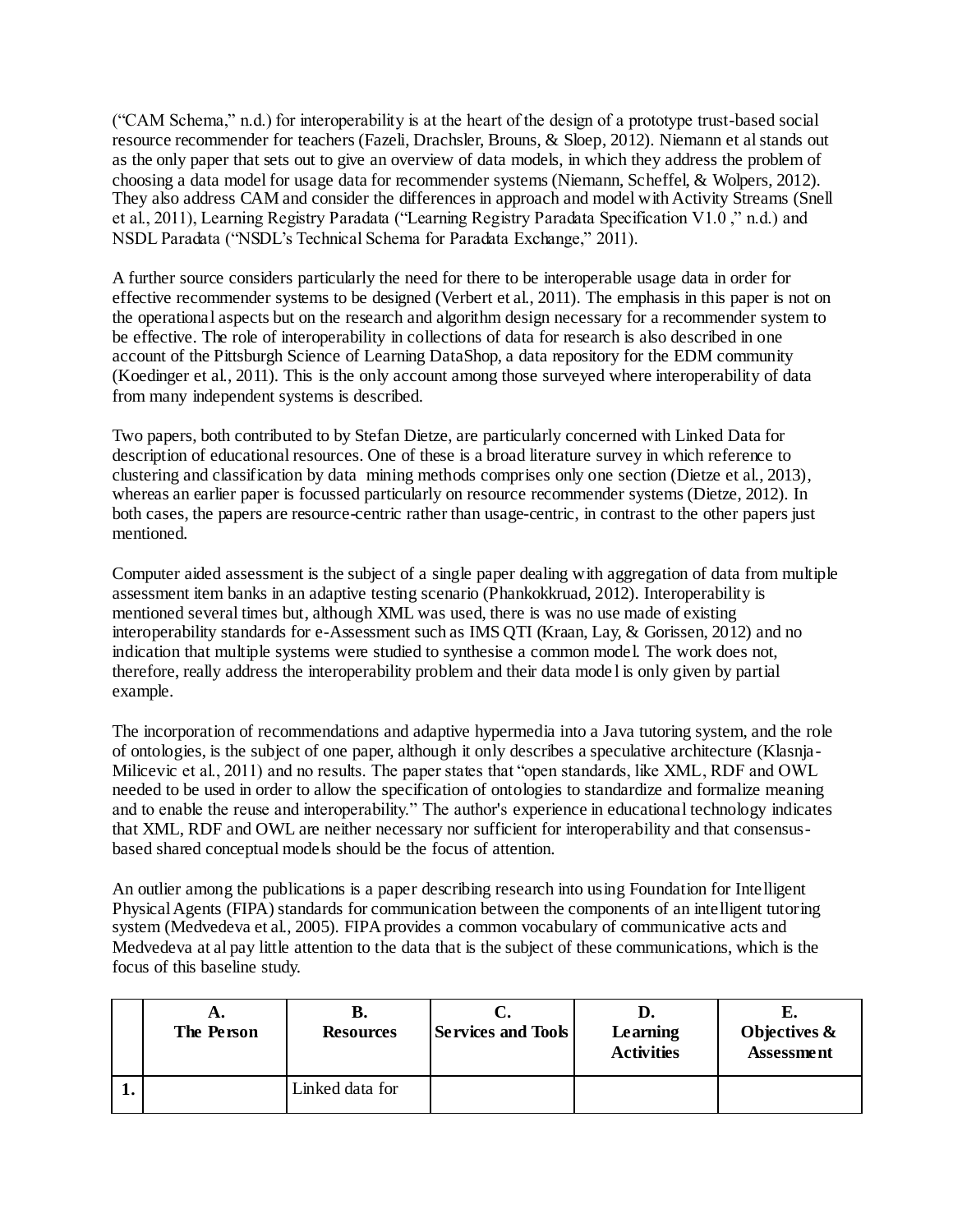|    |                                                                                                           | resource<br>description<br>(Dietze, 2012;<br>Dietze et al., 2013)                                                                                                                                                              |                                                                                |                                                |                                                                                                                                                                |
|----|-----------------------------------------------------------------------------------------------------------|--------------------------------------------------------------------------------------------------------------------------------------------------------------------------------------------------------------------------------|--------------------------------------------------------------------------------|------------------------------------------------|----------------------------------------------------------------------------------------------------------------------------------------------------------------|
| 2. | Social resource<br>recommender<br>(Fazeli et al., 2012)<br>Argumentation<br>(Abbas $&$<br>Sawamura, 2009) | eLAT (A. Dyckhoff Resource<br>et al., 2012)<br>Social resource<br>recommender<br>(Fazeli et al., 2012)<br>Resource<br>recommender<br>(Niemann et al.,<br>2012; Verbert et<br>al., 2011; Klasnja-<br>Milicevic et al.,<br>2011) | recommender<br>(Niemann et al.,<br>2012)<br>eLAT (A. Dyckhoff<br>et al., 2012) | Argumentation<br>(Abbas $&$<br>Sawamura, 2009) | eLAT (A. Dyckhoff<br>et al., 2012)<br>Adaptive testing<br>(Phankokkruad,<br>2012)<br>Learner modeling<br>(cognitive models)<br>(Desmarais $\&$<br>Baker, 2011) |

# **Table 2: Indicative Coverage of the Application Area Associated with Interoperability**

### *Informal Publications*

Google web search added little new information to the picture once co-incidental appearances of "learning analytics" and "interoperability" were discounted. The point of the exercise is sampling to determine whether there are strong message so only the first 150 hits were inspected. From this set only four meaningful items were found that were not also references to the publications or publication-venues (e.g. a call for papers) referred to above. One of these reported on a discussion workshop exploring the relationship between learning analytics and improving educational content (Weston, 2012), a second refers to a conference panel session concerning "... learning analytics, high-stakes assessment and workplace assessment and ... the role that interoperability plays in these areas" but provides no detail, while two others made passing comments about poor coverage of interoperability in the educational technology field generally:

"In schools we have a far wider range of problems concerning interoperability. Until all data can be made interoperable LA will not happen." (Tolley, 2011)

"Interoperability of plugins and add-ons for these systems [LMSs] is an ideal or a goal, and very far from a present fact. As such, if you're developing or marketing a Learning Analytics product or service, you probably have to start with one of the major existing systems." (Stutt, 2011)

#### *Summary*

Although the importance of LAI in both operation and R&D contexts is clear from the literature it is apparent that, subject to the caveats relating to the sampling method:

- 1. Only a small group of people, largely researchers, have drawn attention to LAI and a significant amount of the literature has been produced by a few people. No references to LAI from software suppliers was noted.
- 2. There has been little work particularly focussed on LAI.
- 3. Information resource recommendation has dominated as the aspect of LAI being considered by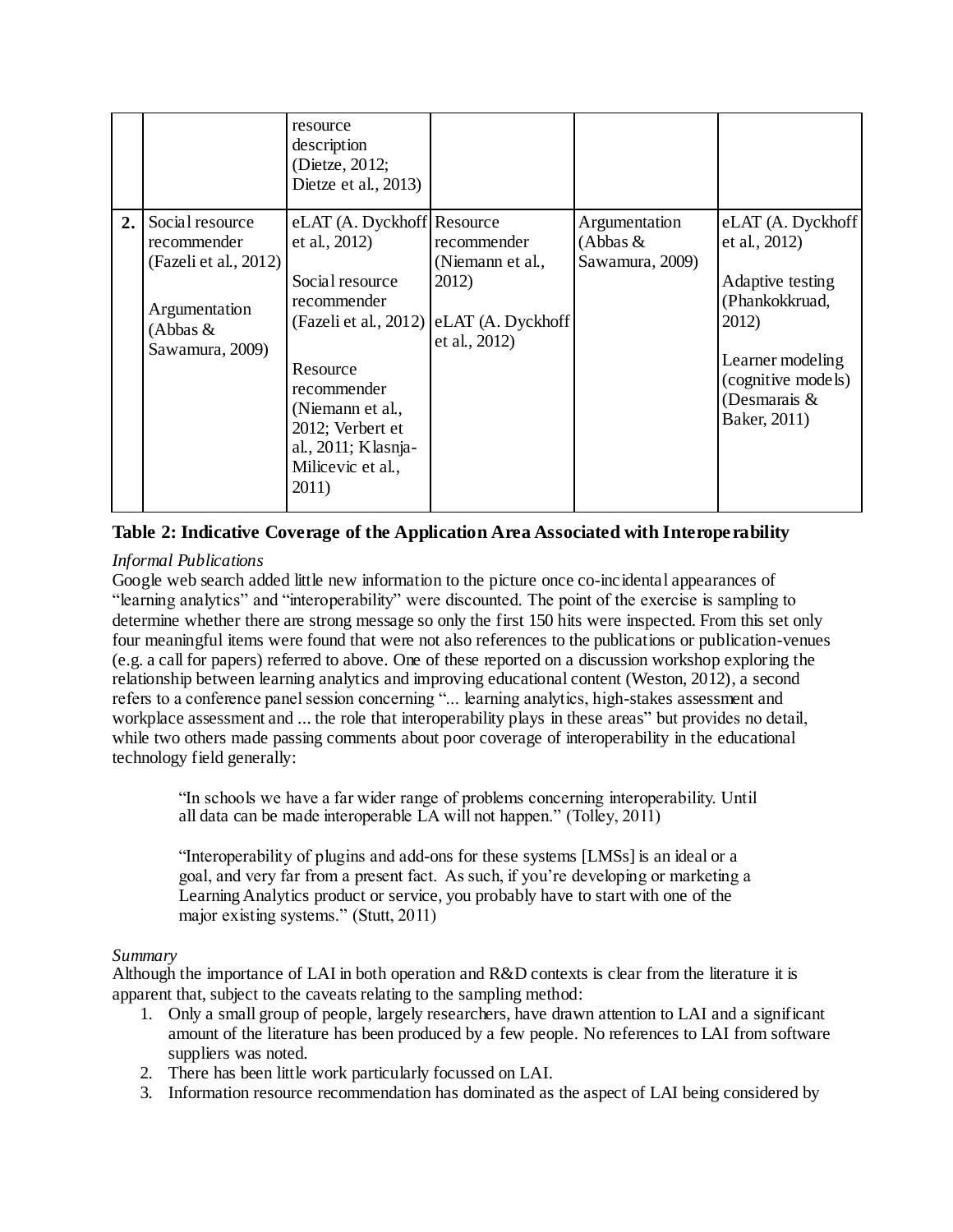those articles with a strong focus on interoperability.

4. There has been very little work based on existing interoperability specifications from the educational technology domain.

# **Existing Standards**

In the following, "standards" is used to refer to technical specifications with a range of depth of, and approach to, consensus process. At one end of the spectrum are specifications that have been through a formal and transparent development process and at the other end are specifications that have been proposed or implemented by a single group. From the point of view of likely utility, the standards with a more inclusive development process are likely to be superior due to the improved focus on shared concepts. At the present time, however, many of the standards listed below have not been used in an analytics or data mining role and so are likely to entirely miss attributes of value for that kind of use that are relatively unimportant for interoperability of the data-generating activities. They are, therefore, candidates with potential for further investigation, or sometimes for initial investigation from a LAI perspective.

The survey of existing standards with potential applicability to learning analytics is broken down into four, with the more semantically-neutral in the earlier sections: logging standards, general web standards, educational technology standards, and standards from governmental or sector bodies. For each standard, a synopsis of its subject matter is given, along with mention of the extent to which they are used, and whether the use is of a LAI character.

### *Logging*

l

Logging standards typically fall at one end of the spectrum of domain-relevant semantics since they usually define concepts such as an event and an agent but do not specify a vocabulary for the kind of event or kind of agent, or only do so at a coarse level of distinction. A given application can use its own vocabulary within the framework that the standard provides but greater benefits accrue from the use of shared vocabularies.

**Extensible Event Stream (XES)** was developed for generalised logging tasks in processes such as handling insurance claims, using a complex x-ray machine or browsing a website. It was developed by researchers into work-flow management and process mining who have developed a generic open source tool-set, ProM<sup>10</sup>, for process mining that can receive XES as an input format. ProM has been applied to educational data mining (Trcka, Pechenizkiy, & Van der Aalst, 2011), although this work describes use of MXML ("Mining eXtensible Markup Language"), the predecessor of XES. XES is not widely used but ProM provides powerful process-analytical capabilities for desktop use.

**PSLC DataShop Tutor Message Format (DataShop)** is intended for use in logging activity in a tutoring application; it allows for learner interactions with a tool and tutor responses to be logged. The semantics of interactions are only partially-specified, and these are recommended attribute values, so the format is generally applicable. It is the format used in the Pittsburgh Science of Learning Center DataShop, a repository of learner interaction data, which predominantly contains data from intelligent tutoring systems (ITS). Although the format is not tied to "intelligent", the approach to skill and level reflects ITS practice. An extension of the format allows learner interactions with media – typically audio and video – to be logged.

**Contextualized Attention Metadata (CAM)** is essentially a logging schema for user interactions with learning environments. It is not well documented as an interoperability standard but some Java code is

<sup>10</sup> http://www.processmining.org/prom/start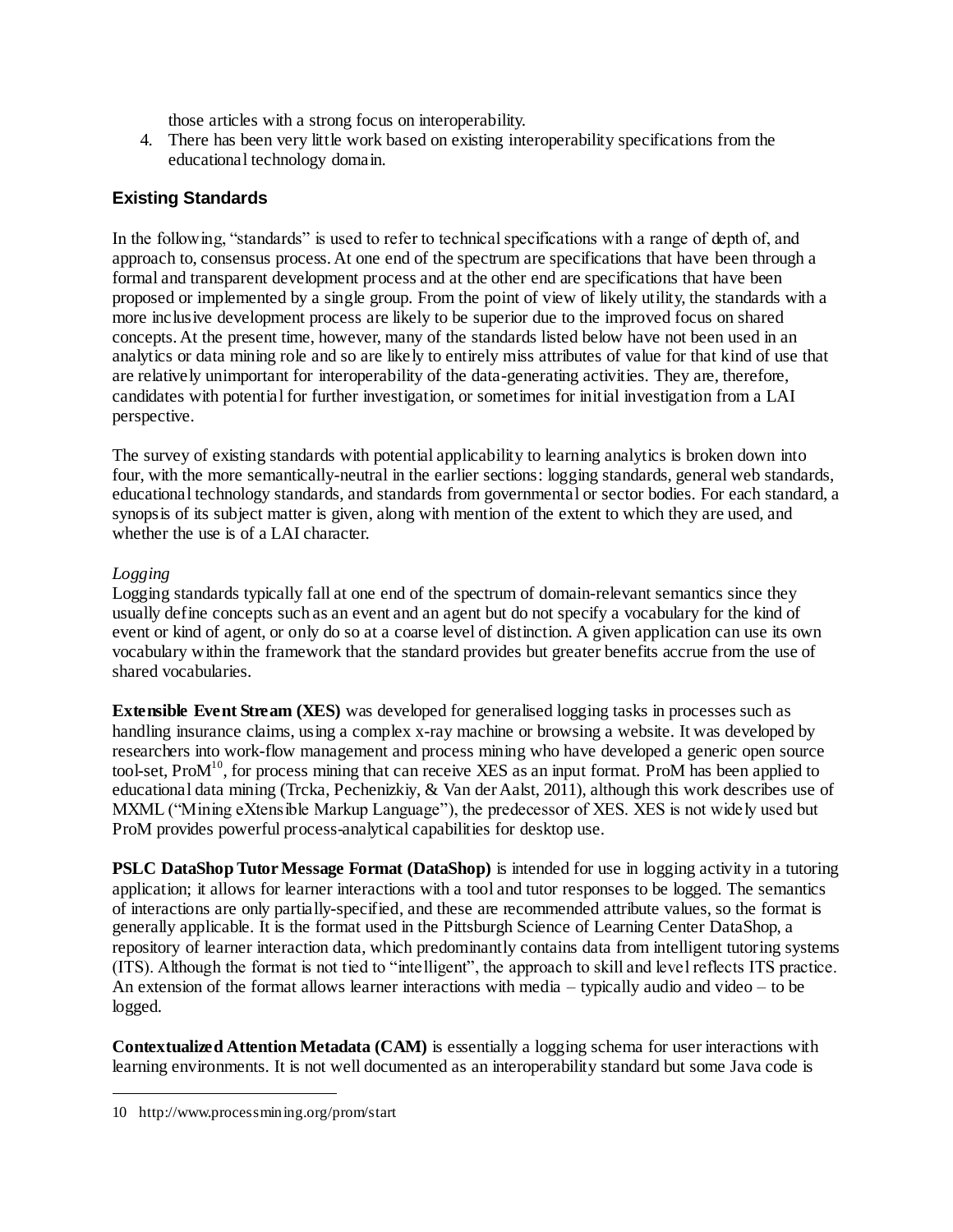available. From the documentation, it is not clear whether CAM offers any capabilities that are not available using a better-documented format and there is insufficient detail to permit adoption.

#### *General Purpose Web Standards and Domain-neutral Tracking Standards*

**Atom Syndication Format (Atom)** was originally developed as a successor to RSS for blog syndication but is potentially useful for LAI because it provides structure and minimal, but extensible, meta-data. around user generated content to complement text mining of the content. Atom could be applied to any series of learner-generated content, whether or not published as a blog, and can be extended with educationally-relevant meta-data. (see LEAP2A, below). The availability of software libraries for Atom is an advantage.

**Friend of a Friend (FOAF)** allows the encoding of basic demographic, membership and humanrelationship information, both direct ("knows") and indirect through shared endeavour ("Project") – the FOAF Core – with links to things of interest and a person's social web presence. Although FOAF is not widely used on the social web due to the dominance of closed hubs such as Facebook, the FOAF model may be useful and its semantic units can be re-used as part of a composite. It is consistent with Linked-Data/Semantic-Web approaches. FOAF is intended to be general purpose and lacks nuance in, for example, what it means for one person to know another but nuance can be added by extension.

**Semantically-Interlinked Online Communities (SIOC)** is concerned with representing information from diverse kinds of online community: message boards, wikis, blogs, etc. It deals with a level of detail in the structure and content and its relationship to people beyond what FOAF and Atom can describe. SIOC was conceived of to link online communities but it has potential as a generalised representation of the way learners create, revise, or respond to written items in a social or collaborative context. It does not yet appear to have been exploited as a means of getting such data into a learning analytics or EDM tool.



**Figure 1: SIOC overview (from the specification)**

**Activity Streams (AS)** provides a framework for recording activity and could be considered to be a form of logging. It has only a minimal set of defined concepts to allow an open-ended set of actions to be recorded; it defines the concepts needed to capture an actor, a verb, an object and a target but does not, for example, define a range for the verb other than a default value of "post". Activity Streams can be encoded using JSON or Atom. Whereas SIOC has content structure at its heart, Activity Streams have the actor (normally a person) at the centre; the verb, object and target are all optional according to use. Both could be used to convey information about a series of events in which some writing is posted/submitted. Activity streams encompasses more passive actions such as using a resource, bookmarking it, etc.

**Attention Profiling Markup Language (APML)** was an early effort to standardise sharing of attention profiles including browsing history, blogging, social bookmarks, tweets, etc. It failed to gain traction and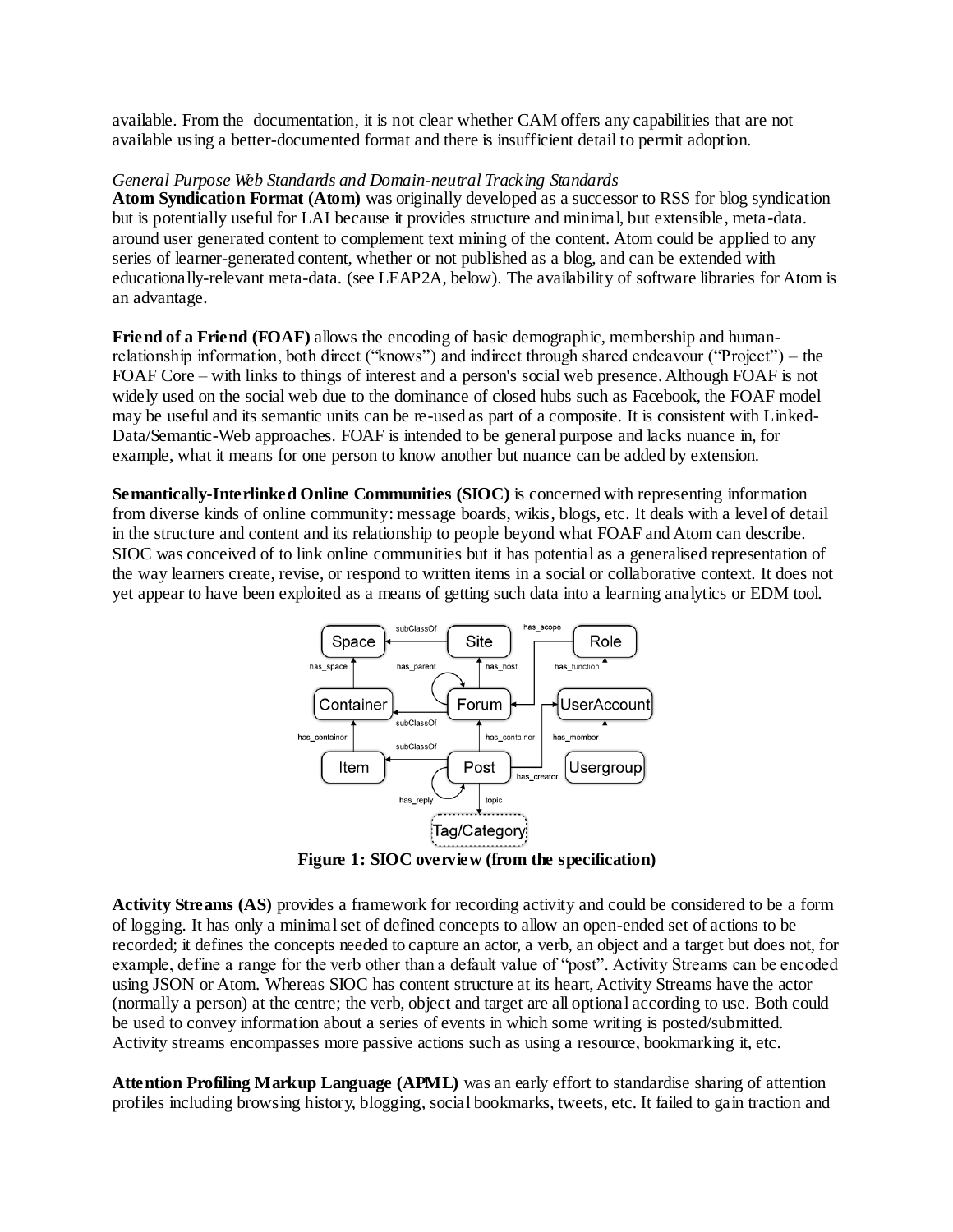has become moribund $11$ .

#### *Educational Technology Standards*

The first entry in this section continue the theme in the previous section: encoding information about learner use of, or attention to, resources.

**National Science Digital Library Paradata and Annotation Schema (NSDL)** is concerned with the exchange of: a) annotations on learning resources, including facts about specific contexts of use such as a pedagogic method, curriculum standard, teaching tips, etc, and b) a range of different kinds of usage of learning resources, including rating, recommending, downloading, tagging, citing, etc. Documentation is incomplete and use appears to be limited to NSDL for which they have defined their own XML Schema. NSDL participates in the Learning Registry<sup>12</sup> which has a draft paradata approach based on Activity Streams but does not require its use.

**Mozilla Open Badge Initiative (OBI)** is described by Mozilla as "a new online standard to recognize and verify learning" and is oriented towards the issuing and display of achievement and popular use may offer little data for analysis. The data model does, however, offer a simple structure for encoding achievement and its links to both evidence and to curriculum standards. The OBI standard and supporting software is available under open licence.

**Information Model for Learning Outcomes and Competences (InLOC)** permits definitions of intended learning outcomes and competences and structures over such definitions, including similarity or identity relations, to be exchanged. It includes a consideration of level and credit and mapping to subject classification. It has not been designed for analytics and by itself would only support curriculum analysis but the data InLOC can encode about what has, or has not yet, been learned has the potential to enrich analysis of achievement. It could, for example, be coupled with OBI to express what individuals learn in relation to conceptual structures of what can be learned.

**e-Portfolio Portability and Interoperability (Leap2A)** provides a model for describing what a learner has achieved, created, done or experienced along with information about themselves, their abilities and qualities. It permits supporting information or evidence from any source to be referred to and may include both reflections on the past and plans for the future. A binding to Atom is the preferred encoding. Leap2A was not designed for analytics and has not been used for that purpose but it could provide the means to convey content and structure and would be suited to cases where the content is created in a learnercentred process of reflection and development.

**IMS Question and Test Interoperability Results (QTI)** is the counterpart to a standard for e-Assessment content and has received less implementation attention than the latter. It provides the means to express results at assessment, test and item level and can express candidate responses, the associated outcome and the range of possible outcomes. Although there is little evidence of implementation of QTI Results to date, the standard development team included people experienced in high-stakes assessment.

**ADL Experience API (XAPI)** arose from the Tin Can Project and was formerly known as the Tin Can API. The data payload of the API is based around the approach and high level entities of Activity Streams with the addition of concepts such as context and result to make it better suited to an educational setting. The vocabularies for Activity Stream verbs and activities are not defined in the core standard but a draft list is currently under discussion<sup>13</sup>. The present list includes outcomes as well as activities and captures a

l

<sup>11</sup> The wiki containing the specification is not available [access last attempted  $29<sup>th</sup>$  April 2013].

<sup>12</sup> http://www.learningregistry.org

<sup>13</sup> <http://tincanapi.wikispaces.com/Verbs+and+Activities> [accessed April 30<sup>th</sup> 2013]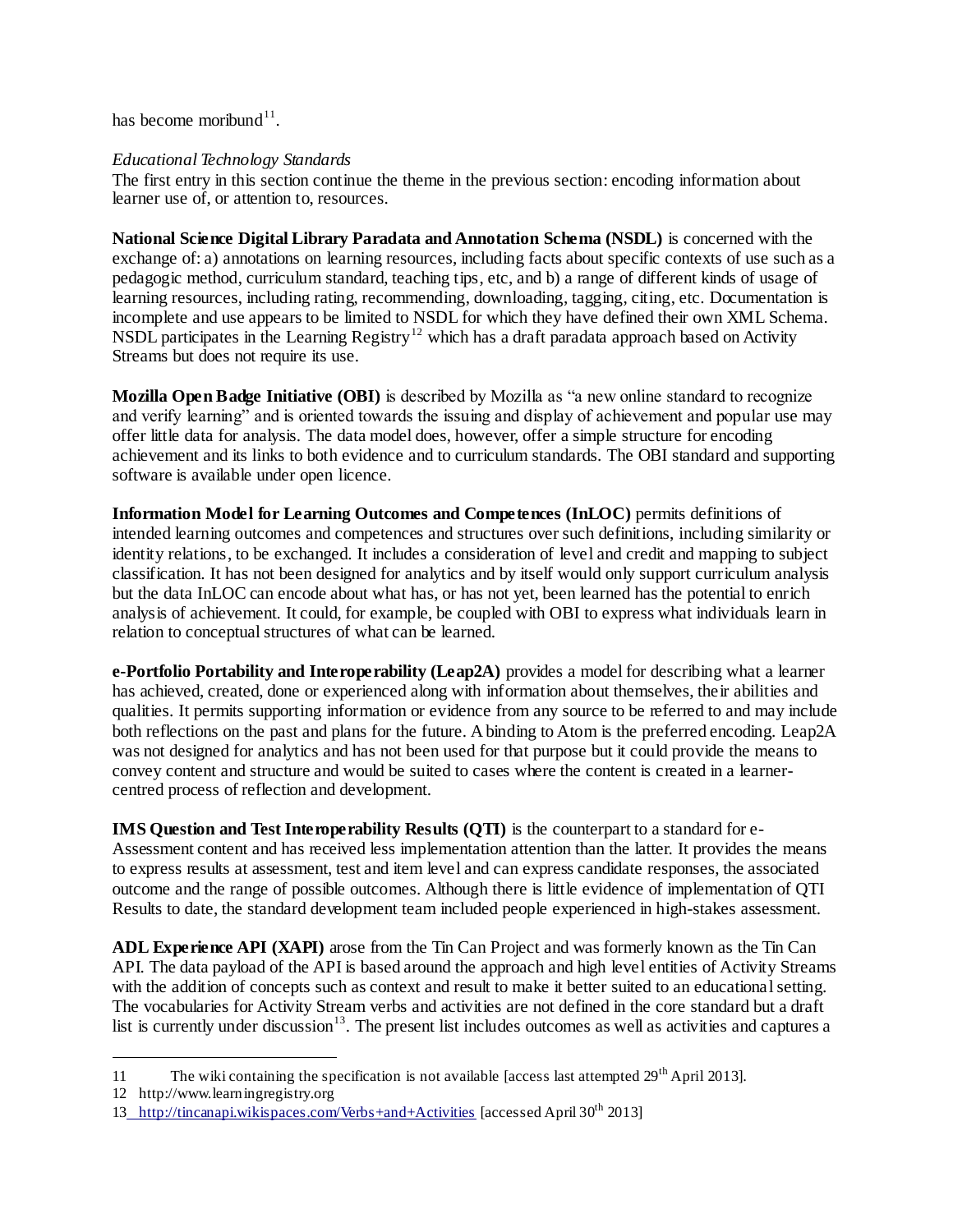wide range of stereotype acts for both formal and informal learning settings. The Tin Can Project team have identified analytics and presented a webinar under the aegis of the Society for Learning Analytics  $Research<sup>14</sup>$ .

**IMS Learner Information Services Outcomes (LIS)** is one component of an IMS standard designed primarily for the exchange of data between university student records systems and learning management systems. It is intended to exchange a student's assessment outcomes within a course or module, which is identified in the data. It does not deal with item level results or responses and is suited to summative assessment.

**European Learner Mobility Achievement Information (EuroLMAI)** was developed to support mobility in Europe by specifying a common means of exchanging information about educational achievement, although it is more widely applicable than this motivation. It is now a European Standard. It provides a structured means to express the information typically found in a "transcript" for a period of learning and includes high level information about the programme and the outcomes. It would be most use as a common model for expressing heterogeneous prior achievement.

**Learning Analytics Tookit (eLAT)** is the subject of ongoing work and, unlike previous entries, spans all kinds of data entity present in a typical learning management system (LMS) as the basis for a practical exploratory learning analytics toolkit for teacher/tutor use. eLAT does not qualify as a standard since it has not been published in a form that could be adopted and has been developed in the context of a single institution but it has been designed for use with two LMSs and a flexible view of the tools that would be clients for the LMS data so it has a strong interoperability focus.

**InBloom** is a US non-profit organisation that is developing a technology platform to "make personalised" learning a reality for every US student". Among the aims on the path to achieving this is the integration of data from multiple school IT systems and the use of this data to give teachers a better view of how students are performing and what learning materials and activities would best suit them. As for eLAT, their data model lacks detail but is broad in coverage.

#### *Education Agencies and Governmental*

l

Given the considerable resource of data collected by, or on behalf of, governments and their agencies with responsibility for regulating<sup>15</sup> education, it is remarkable that references to this kind of data in the learning analytics literature are so rare. In contrast, this data is often the focus of business and IT staff in higher education establishments. Regulatory data collection and the standards that have been developed to support it are quite distinct from the standards in the previous two categories in that:

- 1. they embed culturally- and historically-based differences in the way education is organised and managed;
- 2. their use is normally mandatory or a business necessity within a given sector of education;
- 3. the data is usually subject to much higher levels of quality control than most data of relevance to learning analytics (with the obvious exception of high stakes assessment data).

National bodies have negligible incentive to converge on a universal approach so these standards will certainly remain highly localised. This limits aspiration for an international effort on learning analytics interoperability based on these standards but the practical value of wide-spread conformity and higher levels of data quality indicates good potential in spite of idiosyncrasies.

<sup>14</sup> <http://www.solaresearch.org/storm/open-webinars/megan-bowe-tincan/>

<sup>15</sup> The term "regulating" is used to include both formal and informal kinds of regulation. It is assumed that data is collected with the intention of someone using it to decide on a course of action that influences the system that is monitored.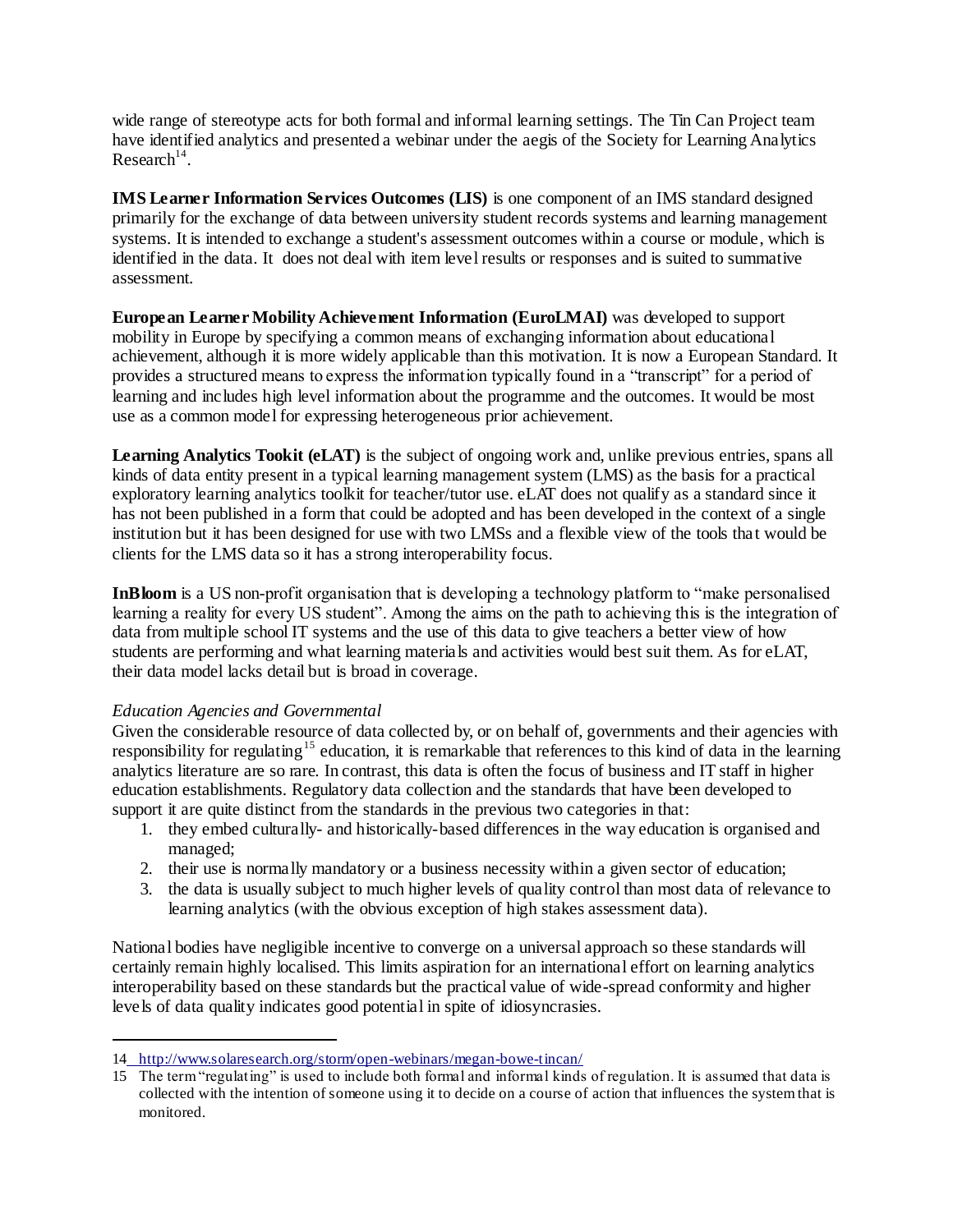Bearing in mind point 1, above, a list of standards will not be given.

#### *Other*

**Argument Interchange Format (AIF)** allows for the exchange of argumentation in a form suited to researchers in argumentation, artificial intelligence and agent based systems. As such, it has a view of argumentation structure and semantics that exceeds that which is common in educational technology discourse or systems. For systems that scaffold argumentation or where free argument can be marked up, AIF could be applicable.

### *Summary*

l

Table 3 lists the standards given in the previous section, along with a reference to the specification or most complete public description.

| <b>Abbreviation</b> | <b>Name</b>                                                                                                | <b>Category</b> | <b>Reference</b>            |
|---------------------|------------------------------------------------------------------------------------------------------------|-----------------|-----------------------------|
| <b>AIF</b>          | Argument Interchange Format                                                                                |                 | (Chesñevar et al., 2006)    |
| <b>AS</b>           | <b>Activity Streams</b>                                                                                    | General Web     | (Snell et al., 2011)        |
| Atom                | <b>Atom Syndication Format</b>                                                                             | General web     | (Nottingham & Sayre, 2005)  |
| CAM                 | <b>Contextualised Attention Metadata</b>                                                                   | Logging         | ("CAM Schema," n.d.)        |
| DataShop            | <b>Tutor Message Format</b>                                                                                | Logging         | (PSLC, 2013)                |
| <b>ELAT</b>         | <b>Exploratory Learning Analytics Toolkit</b>                                                              | Ed. Tech        | (A. Dyckhoff et al., 2012)  |
| EuroLMAI            | European Learner Mobility Achievement<br>Information CWA $16132^{16}$                                      | Ed. Tech        | (CEN, 2010)                 |
| <b>FOAF</b>         | Friend of a Friend                                                                                         | General web     | (Brickley & Miller, 2010)   |
| inBloom             | inBloom Technology Application<br>Developer Documentation                                                  | Ed. Tech        | (InBloom, 2013)             |
| <b>InLOC</b>        | Integrating Learning Outcomes and<br>Competencies                                                          | Ed. Tech        | (Grant, 2013)               |
| Leap2A              | Leap2A ePortfolio Portability and<br>Interoperability                                                      | Ed. Tech        | (Grant, 2011)               |
| <b>LIS</b>          | <b>IMS</b> Learning Information Services<br><b>Outcomes Management Service</b><br><b>Information Model</b> | Ed. Tech        | (Smythe, 2011)              |
| <b>NSDLA</b>        | National Science Digital Library                                                                           | Logging?        | ("NSDL comm anno," $2011$ ) |

<sup>16</sup> This work was subsequently developed into a full European Standard, EN 15981:2011, that should be consulted as the definitive source; the CWA is referred to because it is available free of charge.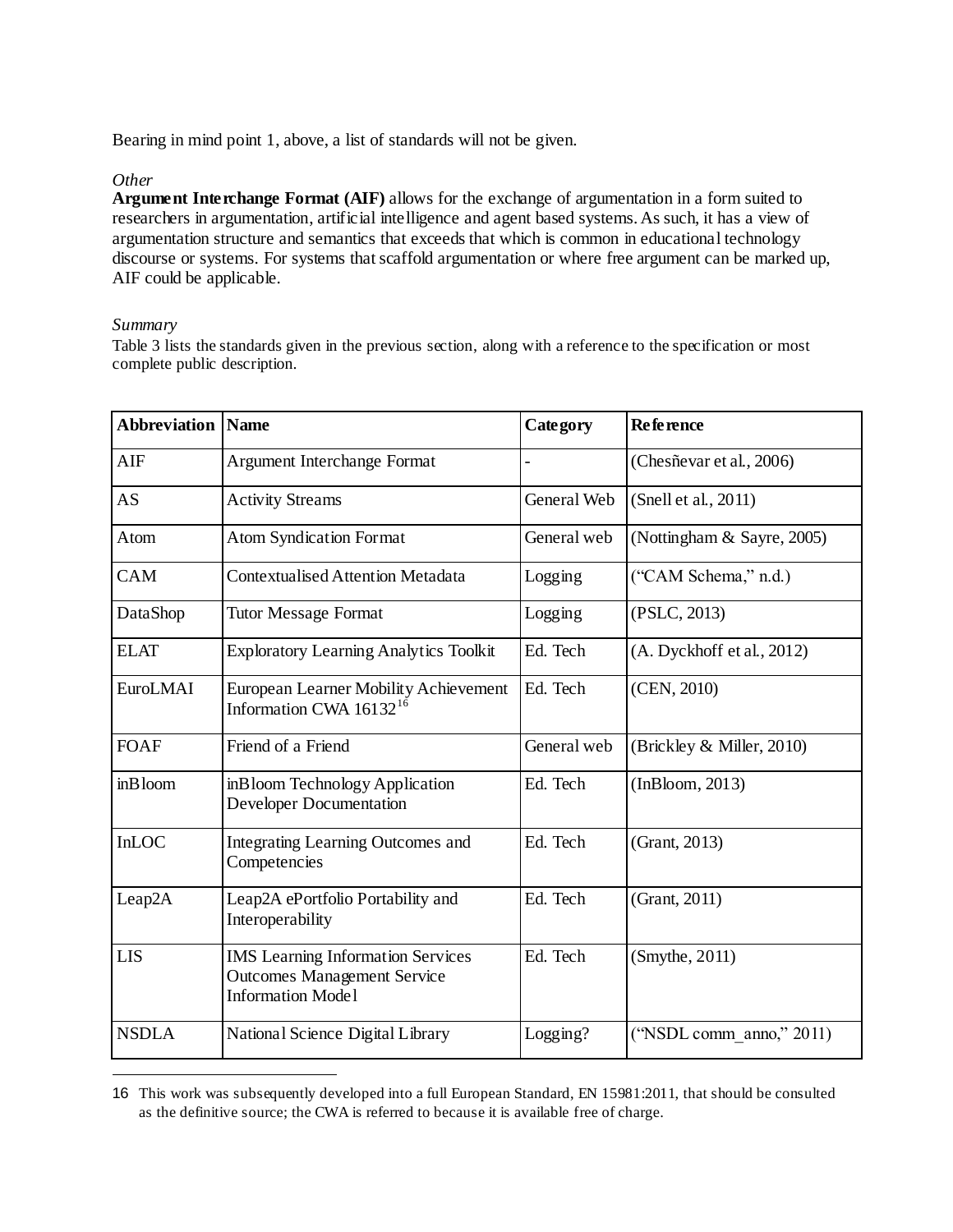|              | Annotation                                                                |             |                                |
|--------------|---------------------------------------------------------------------------|-------------|--------------------------------|
| <b>NSDLP</b> | National Science Digital Library Paradata                                 | Logging?    | ("NSDL comm para," n.d.)       |
| <b>OBI</b>   | Mozilla Open Badge initiative                                             | Ed. Tech    | (Mozilla, 2013)                |
| QTI          | <b>IMS</b> Question and Test Interoperability<br><b>Results Reporting</b> | Ed. Tech    | (Kraan et al., 2012)           |
| <b>SIOC</b>  | Semantically Interlinked Online<br>Communities                            | General web | (Bojārs & Breslin, 2010)       |
| <b>XAPI</b>  | Experience API (formerly known as Tin<br>Can API)                         | Ed. Tech    | ("Experience API v0.95," 2012) |
| <b>XES</b>   | Extensible Event Stream                                                   | Logging     | (Günther & Verbeek, 2012)      |

### **Table 3: List of standards**

Table 4 summarises the coverage of the standards. Logging standards are signified by "L", general web standards are signified by "G", and educational technology standards are signified by "E". The abbreviations are as used in Table 3 and in the previous sections.

|    | А.<br><b>The Person</b> | <b>B.</b><br><b>Resources</b>   | C.<br><b>Services and Tools</b> | D.<br><b>Learning Activities</b> | E.<br>Objectives $\&$<br><b>Assessment</b> |
|----|-------------------------|---------------------------------|---------------------------------|----------------------------------|--------------------------------------------|
| 1. | G: FOAF                 | $\ast$                          |                                 | E: NSDLA, Leap2A                 | L: DataShop                                |
|    | $\ast$                  |                                 |                                 |                                  | E: InLOC                                   |
|    | 2. L: XES, DataShop     | L: XES, DataShop,<br><b>CAM</b> | L: XES, DataShop,<br><b>CAM</b> | G: Atom, SIOC, AS                | L: DataShop                                |
|    | G: FOAF, SIOC, AS       | G: FOAF, SIOC, AS               | G: SIOC, AS                     | $E: \text{Lcap} 2A$              | E: eLAT, EuroLMAI,<br>LIS, OBI, QTI,       |
|    | E: XAPI                 |                                 |                                 | AIF                              | <b>XAPI</b>                                |
|    |                         | E: eLAT, NSDLP,<br><b>XAPI</b>  | E: eLAT, XAPI                   |                                  |                                            |

**Table 4: Indicative coverage of standards (\* - standards for common person information and learning resource meta-data. have been omitted from the survey)**

### **Conclusions**

The aim of this piece of work was to help establish a baseline for learning analytics interoperability, in terms of: a) the prior work and interest in the topic but also, b) the range of candidate standards for exploration in a LAI setting.

It is clear from the literature that many of the issues have been identified and some moves have been made to improve the status quo. In general, it would be expected that interoperability would not figure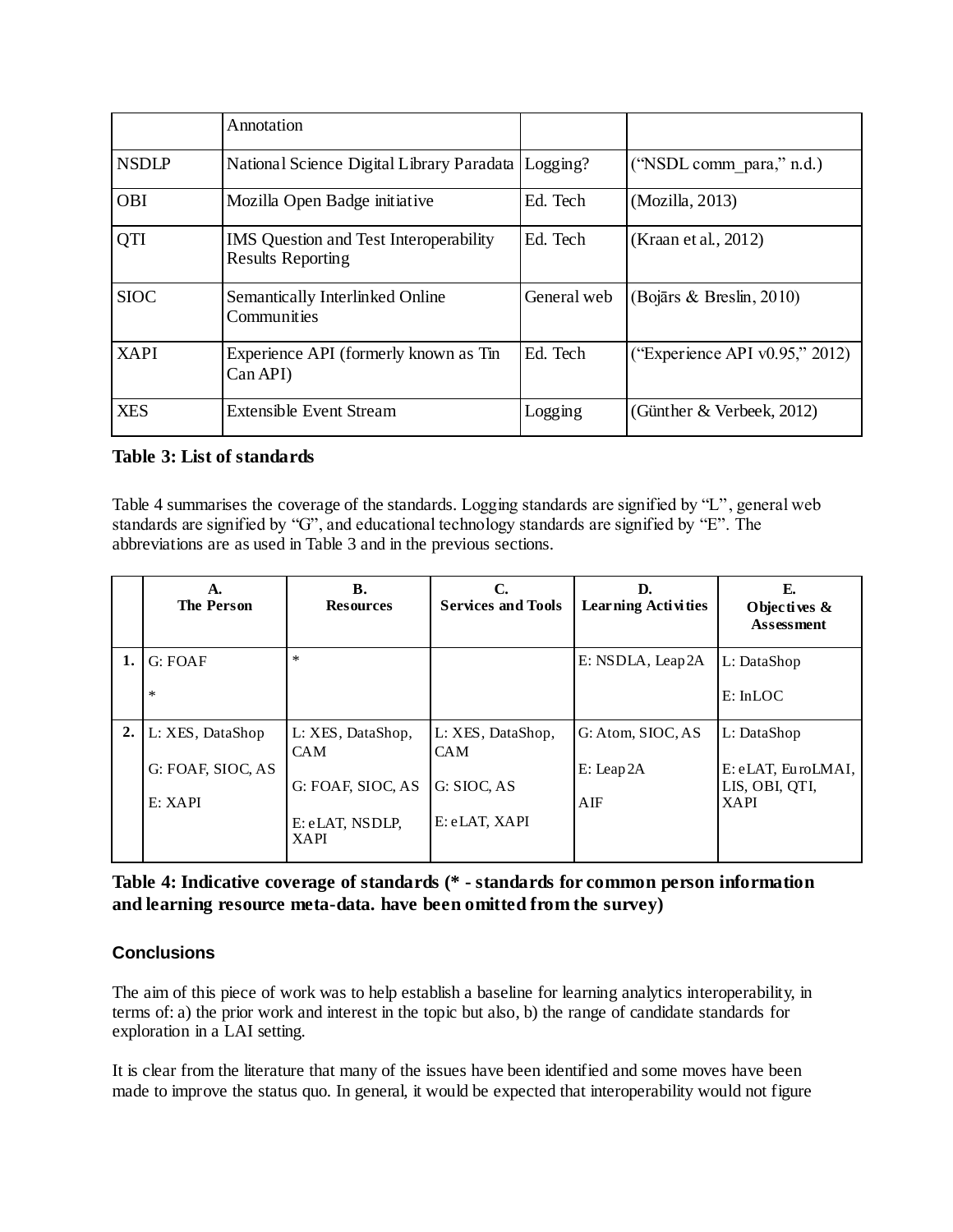much in relatively new field of activity but learning analytics has the movement of data so close to its core that the motivation for tackling the problems is clearly greater. Given this, it is reasonable to assert that LAI should receive more attention than it has so far, especially if we are to move from research to pilots to so to large scale adoption.

There are both existing standards that could be trialled or taken as a starting point, and some gaps in provision. Since the data must come from learning systems, new work should start from an analysis of what exists and strike a balance between the idiosyncrasies of single applications and the complexity of a universal model. Opportunities should be taken, both by workers in the learning analytics and educational data mining field and by workers in the various existing standards and pre-standards initiatives, to collaborate in order that the most rapid progress towards LAI in practice can be made.

Capturing learner activity at relatively fine levels of granularity is clearly a common theme and there are already a large number of standards for capturing learner activity or attention (see Table 4). It seems likely that there are opportunities to consolidate development work and move towards the adoption of a core with minimal defined semantics overlain by more semantically-specific vocabularies or extensions. A new work item proposal to the CEN Workshop Learning Technologies that was accepted by the European Commission in April 2013 to create an information model for capturing social and context data in Technology Enhanced Learning (Klerkx, 2011) may be a useful means of achieving this through an open consensus process,

In spite of the fact that granular usage data is the low-hanging fruit for LAI, there clearly are standards that can support a more semantically-rich level of analysis on the learners' argumentation and written word.

# **References**

- Abbas, S., & Sawamura, H. (2009). Developing an argument learning environment using agent-based its (ales). *Proceedings of The Second International Conference on Educational Data Mining*, 200–209. Retrieved from http://pdf.aminer.org/000/266/271/evaluating\_a\_learning\_environment\_for\_case\_based\_argumentati on\_skills.pdf
- Barneveld, A. Van, Arnold, K. E., & Campbell, J. P. (2012). Analytics in Higher Education $\Box$ : Establishing a Common Language. *Business*, (January), 1–11.

Bienkowski, M., Feng, M., & Means, B. (2012). Enhancing teaching and learning through educational data mining and learning analytics: an issue brief. *Washington, DC: Office of Educational Technology, …*. Retrieved from http://scholar.google.com/scholar?hl=en&btnG=Search&q=intitle:Enhancing+Teaching+and+Learni ng+Through+Educational+Data+Mining+and+Learning+Analytics:+An+Issue+Brief#0

- Bojārs, U., & Breslin, J. G. (2010). SIOC Core Ontology Specification. Retrieved April 23, 2013, from http://sioc-project.org/ontology
- Brickley, D., & Miller, L. (2010). FOAF Vocabulary Specification 0.98. Retrieved from http://xmlns.com/foaf/spec/20100809.html
- CAM Schema. (n.d.). Retrieved from https://sites.google.com/site/camschema/home
- Castro, F., & Alonso, M. (n.d.). Learning Objects and Ontologies to Perform Educational Data Mining. Retrieved from http://world-comp.org/p2011/FEC8576.pdf
- CEN. (2010). WORKSHOP AGREEMENT European Learner Mobility Achievement Information (EuroLMAI ). European Committee for Standardisation. Retrieved from http://www.cen-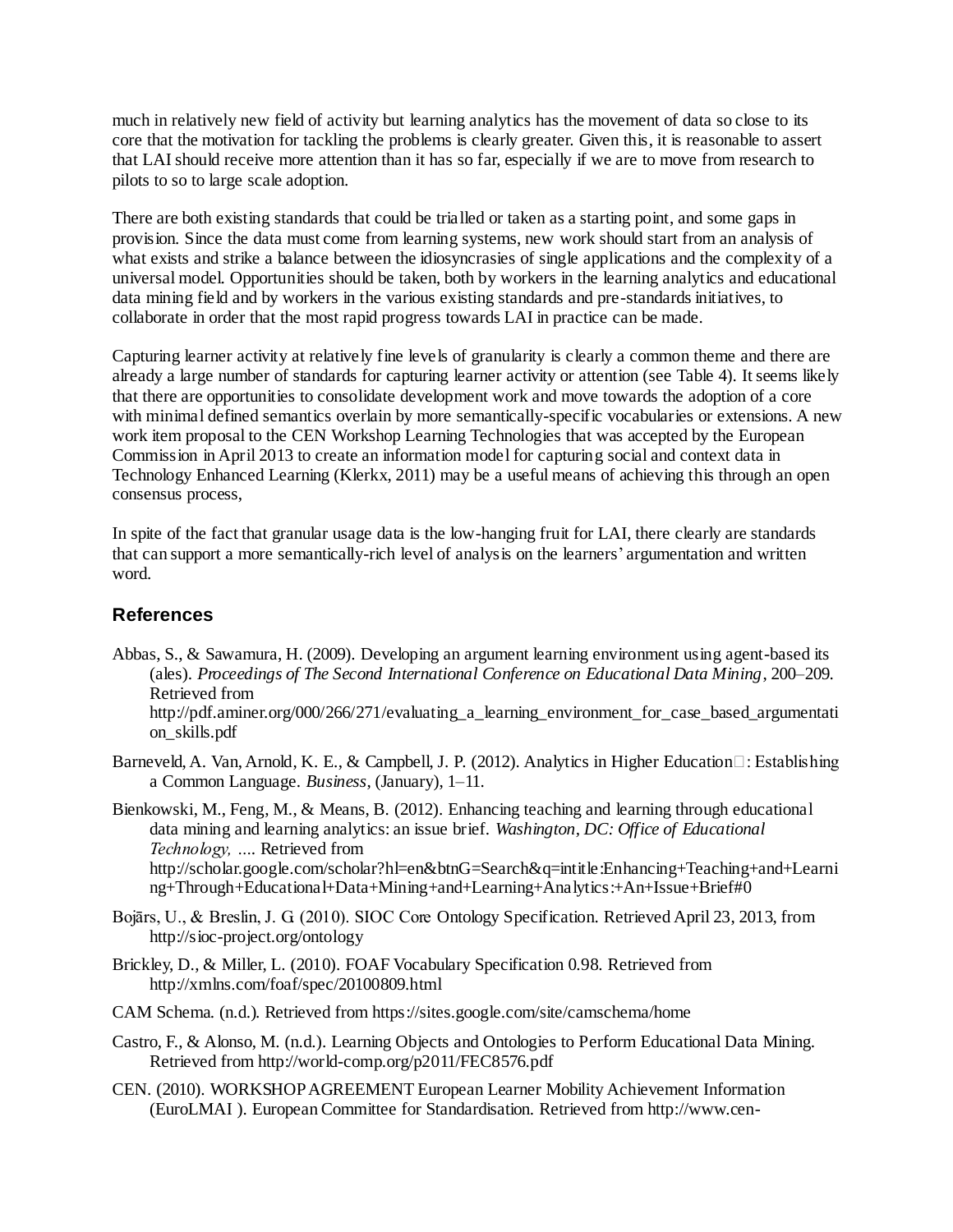wslt.din.de/sixcms\_upload/media/3378/CWA16132.pdf

- Chatti, M. A., Dyckhoff, A. L., Schroeder, U., & Thüs, H. (2012). A reference model for learning analytics. *International Journal of Technology Enhanced Learning*, *4*(5/6), 318. doi:10.1504/IJTEL.2012.051815
- Chesñevar, C., McGinnis, J., Modgil, S., Rahwan, I., Reed, C., Simari, G., & Willmott, S. (2006). Towards an argument interchange format. *Knowledge Engineering Review*, *21*(4), 293–316. doi:10.1017/S000000000000000
- Choi, S.-Y., & Whinston, A. B. (2000). Benefits and requirements for interoperability in the electronic marketplace. *Technology in Society*, *22*(1), 33–44. doi:10.1016/S0160-791X(99)00034-2
- Cooper, A. (2012). What is "Analytics"? Definition and Essential Characteristics. *CETIS Analytics Series*, *1*(5). Retrieved from http://publications.cetis.ac.uk/2012/521
- Desmarais, M. C., & Baker, R. S. J. D. (2011). A review of recent advances in learner and skill modeling in intelligent learning environments. *User Modeling and User-Adapted Interaction*, *22*(1-2), 9–38. doi:10.1007/s11257-011-9106-8
- Dietze, S. (2012). Linked Data as facilitator for TEL recommender systems in research & practice. *Proceedings of the 2nd Workshop on Recommender Systems for Technology Enhanced Learning*, 7– 10. Retrieved from http://ceur-ws.org/Vol-896/keynote.pdf
- Dietze, S., Sanchez-Alonso, S., Ebner, H., Yu, H. Q., Giordano, D., Marenzi, I., & Numes, B. P. (2013). Interlinking educational resources and the web of data: A survey of challenges and approaches. *Program: electronic library and information systems*, *47*(1), 60–91. doi:10.1108/00330331211296312
- Drachsler, H., Dietze, S., Greller, W., D'Aquin, M., Jovanovic, J., Pardo, A., Reinhardt, W., et al. (2012). 1st International Workshop on Learning Analytics and Linked Data. *Proceedings of the 2nd International Conference on Learning Analytics and Knowledge - LAK '12* (p. 9). New York, New York, USA: ACM Press. doi:10.1145/2330601.2330607
- Duval, E. (2011). Attention please! Learning analytics for visualization and recommendation. *Proceedings of the 1st International Conference on Learning Analytics and Knowledge*. Retrieved from http://dl.acm.org/ft\_gateway.cfm?id=2090118&ftid=1075994&dwn=1
- Dyckhoff, A. L., Zielke, D., Chatti, M. A., & Schroeder, U. (2011). eLAT: An Exploratory Learning Analytics Tool for Reflection and Iterative Improvement of Technology Enhanced Learning. In M. Pechenizkiy, T. Calders, C. Conati, S. Ventura, C. Romero, & J. Stamper (Eds.), *4th International Conference on Educational Data Mining* (pp. 355–356). International Educational Data Mining Society.
- Dyckhoff, A., Zielke, D., Bültmann, M., Chatti, M. A., & Shroeder, U. (2012). Design and Implementation of a Learning Analytics Toolkit for Teachers. *Journal of Educational Technology and Society*, *15*, 58–76. Retrieved from http://www.ifets.info/journals/15\_3/5.pdf
- Experience API v0.95. (2012). Advanced Distributed Learning Initiative. Retrieved from http://tincanapi.wikispaces.com/file/view/Experience API Release v0.95.pdf/384712964/Experience API Release v0.95.pdf
- Fazeli, S., Drachsler, H., Brouns, F., & Sloep, P. (2012). A Trust-based Social Recommender for Teachers. *Proceedings of the 2nd Workshop on Recommender Systems for Technology Enhanced Learning*, 49–60. Retrieved from http://ceur-ws.org/Vol-896/paper4.pdf
- Gasser, U., & Palfrey, J. (2007). When and How ICT Interoperability Drives Innovation When and How ICT Interoperability Drives Innovation. Retrieved from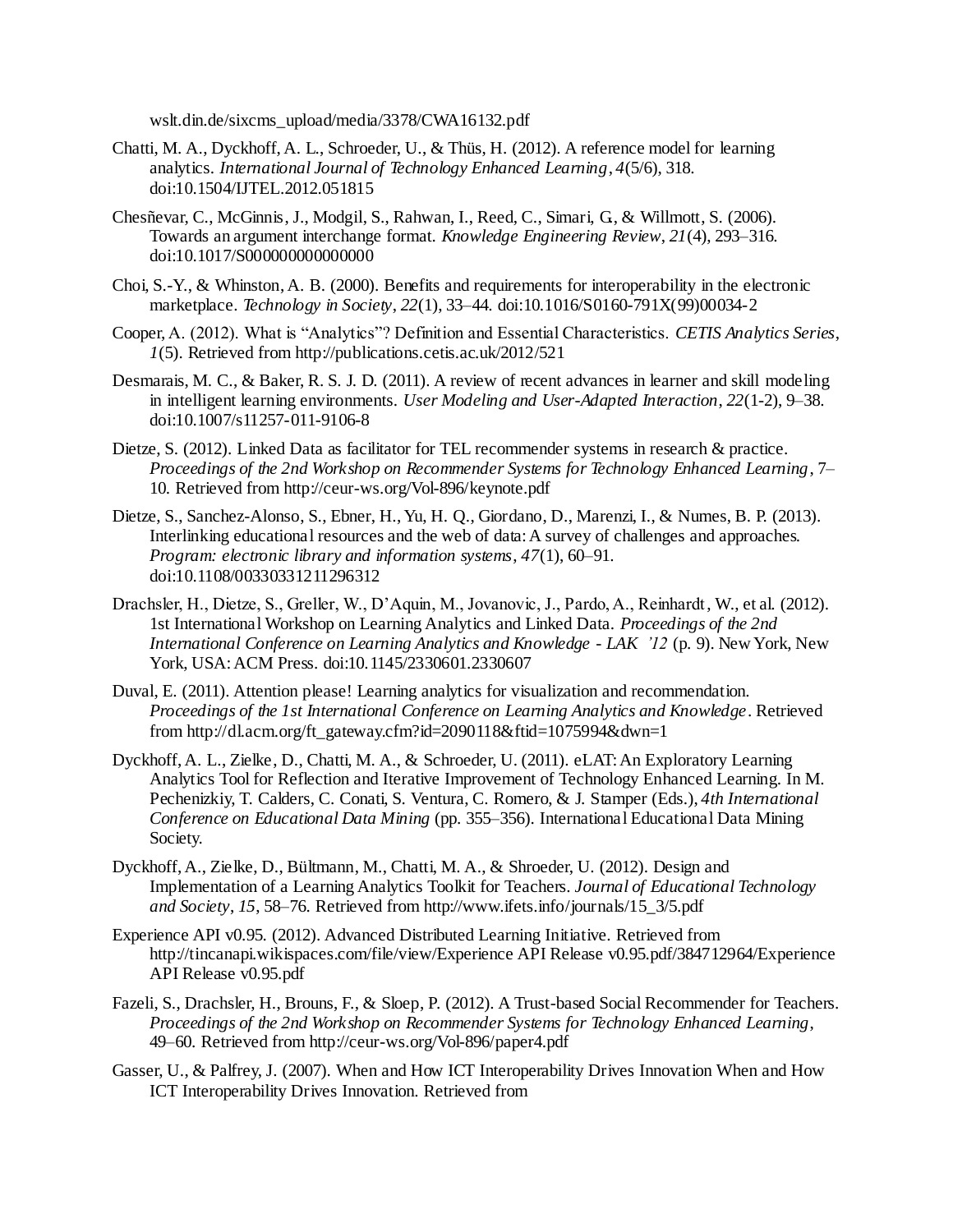http://papers.ssrn.com/sol3/papers.cfm?abstract\_id=1033226

- Geraci, A., Katki, F., McMonegal, L., Meyer, B., & Porteous, H. (1991). *IEEE Standard Computer Dictionary. A Compilation of IEEE Standard Computer Glossaries*. (F. Katki, L. McMonegal, B. Meyer, J. Lane, P. Wilson, J. Radatz, M. Yee, et al., Eds.)*IEEE Std 610* (p. 1). Inst of Elect & Electronic. doi:10.1109/IEEESTD.1991.106963
- Grant, S. (2011). The Leap2A Specification for e-Portfolio Portability and Interoperability. Retrieved from http://www.leapspecs.org/2A/core-specification
- Grant, S. (2013). InLOC Information Model for Learning Outcomes and Competences. Retrieved from http://wiki.teria.no/display/inloc/Information+Model
- Günther, C. W., & Verbeek, E. (2012). XES Standard Definition v1.4. *Fluxicon Process Laboratories*. Technische Universiteit Eindhoven. Retrieved from http://www.xesstandard.org/\_media/xes/xesstandarddefinition-1.4.pdf
- InBloom. (2013). inBloom Technology Application Developer Documentation v1.2. Retrieved from https://inbloom.org/sites/default/files/docs-developer/index.html
- Jovanovic, M., & Vukicevic, M. (2012). Using data mining on student behavior and cognitive style data for improving e-learning systems: a case study. *International Journal of Computational Intelligence Systems*, (April 2013), 37–41. Retrieved from http://www.tandfonline.com/doi/full/10.1080/18756891.2012.696923
- Klasnja-Milicevic, A., Vesin, B., Ivanovic, M., & Budimac, Z. (2011). Integration of recommendations and adaptive hypermedia into java tutoring system. *Computer Science and Information Systems*, *8*(1), 211–224. doi:10.2298/CSIS090608021K
- Klerkx, J. et al. (2011). CEN WS-LT "Workshop on Learning Technologies "Proposal for  $\Box$ : An Information Model for capturing Social and Context Data in Technology Enhanced Learning. Retrieved from http://wiki.teria.no/download/attachments/15401021/CEN\_WSLT\_Proposal\_Social\_Context\_data\_ V1.4\_clean\_without\_budget.pdf
- Koedinger, K. R., Baker, R. S. J. d., Cunningham, K., Skogsholm, A., Leber, B., & Stamper, J. (2011). A Data Repository for the EDM Community: The PSLC DataShop. In C. Romero, S. Ventura, M. Pechenizkiy, & R. S. J. d. Baker (Eds.), *Handbook of Educational Data Mining* (pp. 43–55). CRC Press.
- Kraan, W., Lay, S., & Gorissen, P. (2012). IMS Question & Test Interoperability Results Reporting v2.1. Retrieved April 23, 2013, from http://www.imsglobal.org/question/qtiv2p1/imsqti\_resultv2p1.html
- Krüger, A., Merceron, A., & Wolf, B. (2010). A data model to ease analysis and mining of educational data. *Proceedings of the 3rd International Conference on Educational Data Mining*, 131–140. Retrieved from http://citeseerx.ist.psu.edu/viewdoc/download?doi=10.1.1.174.6315&rep=rep1&type=pdf
- Learning Registry Paradata Specification V1.0 . (n.d.). Retrieved from https://docs.google.com/document/d/1IrOYXd3S0FUwNozaEG5tM7Ki4\_AZPrBn-pbyVUz-Bh0/edit#heading=h.lqc5y1f59stc
- Medvedeva, O., Chavan, G., & Crowley, R. (2005). A data collection framework for capturing ITS data based on an agent communication standard. *Proceedings of the 20th Annual Meeting of the American Association for Artificial Intelligence.*, 23–30. Retrieved from http://www.aaai.org/Papers/Workshops/2005/WS-05-02/WS05-02-004.pdf

Mozilla. (2013). Badge Specification (Assertions). Retrieved from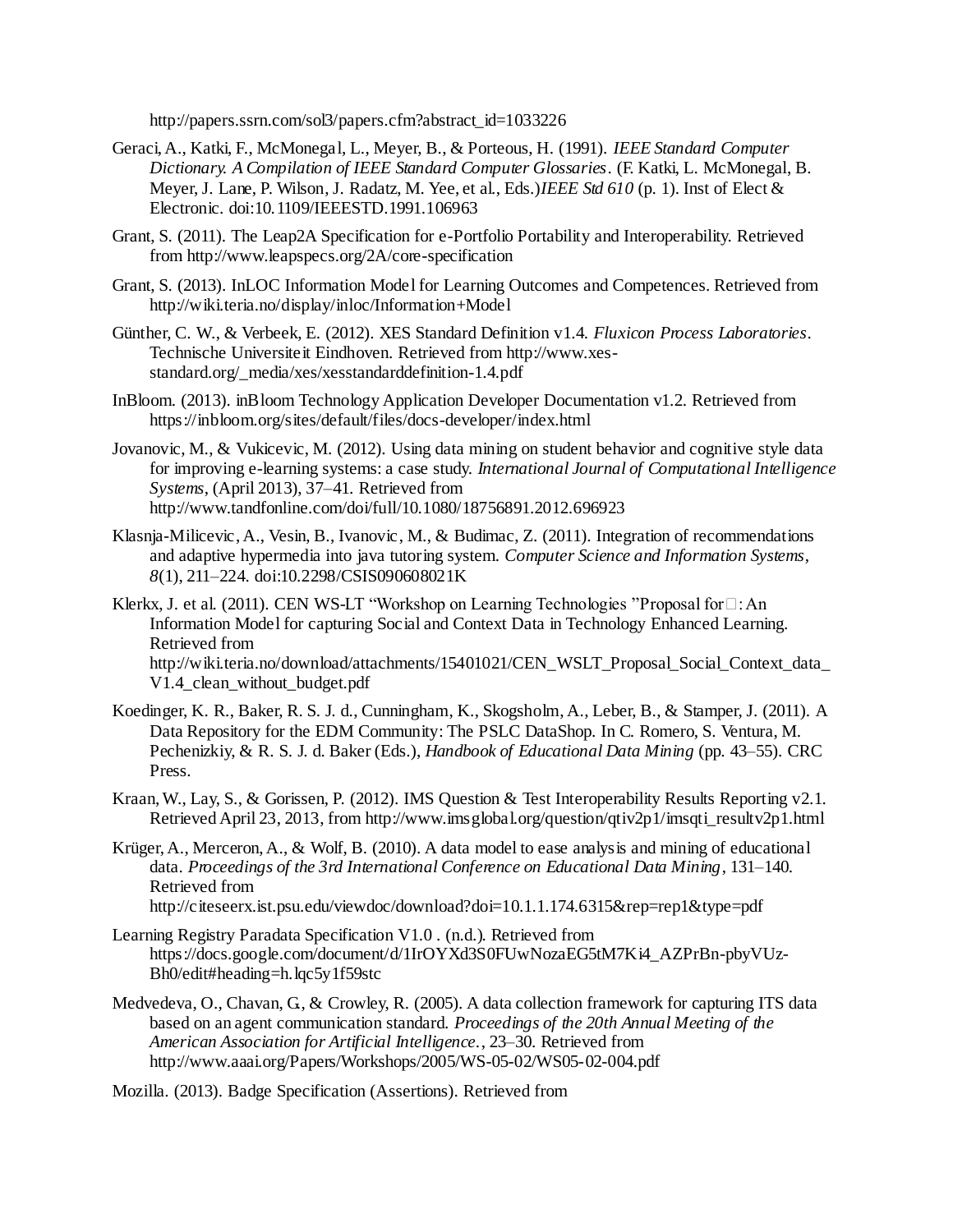https://github.com/mozilla/openbadges/wiki/Assertions

- Muehlenbrock, M. (2005). Automatic action analysis in an interactive learning environment. *The 12th international conference on artificial intelligence in education*, 73–80. Retrieved from http://www.muehlenbrock.de/publications/Muehlenbrock-WS AIED 2005.pdf
- Niemann, K., Scheffel, M., & Wolpers, M. (2012). An Overview of Usage Data Formats for Recommendations in TEL. *Workshop on Recommender Systems for TEL*, 95–100. Retrieved from http://ceur-ws.org/Vol-896/paper9.pdf
- Nottingham, M., & Sayre, R. (2005). The Atom Syndication Format (RFC4287). Retrieved from http://tools.ietf.org/html/rfc4287
- NSDL comm\_anno. (2011). Retrieved from https://wiki.ucar.edu/display/nsdldocs/comm\_anno
- NSDL comm\_para. (n.d.). Retrieved from https://wiki.ucar.edu/display/nsdldocs/comm\_para
- NSDL's Technical Schema for Paradata Exchange. (2011). Retrieved from http://nsdlnetwork.org/stemexchange/paradata/schema
- Palermo, J., Marr, D., Oriel, J., Arthur, J., & Johnston, D. (2012). Tracking student success: Using an action learning approach to better understand the how, what, where and why. *Journal of Institutional Research*, *17*(1), 39–50.
- Phankokkruad, M. (2012). Association rules for data mining in item classification algorithm: Web service approach. *2012 Second International Conference on Digital Information and Communication Technology and it's Applications (DICTAP)*, 463–468. doi:10.1109/DICTAP.2012.6215408
- PSLC. (2013). Guide to the Tutor Message format (v4 ). Retrieved from http://pslcdatashop.web.cmu.edu/dtd/guide/tutor\_message\_dtd\_guide\_v4.pdf
- Shum, S. B., & Ferguson, R. (2012). Social learning analytics. *Journal of Educational Technology and Society*, *15*, 3–26. Retrieved from http://oro.open.ac.uk/34092/
- Siemens, G., & Baker, R. S. J. (2012). Learning Analytics and Educational Data Mining $\Box$ : Towards Communication and Collaboration. *LAK12*.
- Siemens, G., Gasevic, D., Haythornthwaite, C., Dawson, S., Shum, S. B., & Ferguson, R. (2011). *Open Learning Analytics : an integrated & modularized platform Proposal to design , implement and evaluate an open platform to integrate heterogeneous learning analytics techniques*.
- Smythe, C. (2011). IMS Outcomes Management Service Information Model v1.0. Retrieved from http://www.imsglobal.org/lis/lisv2p0/OMSv1p0InfoModelv2p0pd.html
- Snell, J. M., Atkins, M., Norris, W., Messina, C., Wilkinson, M., & Dolin, R. (2011). Activity Streams Specifications 1.0. Retrieved from http://activitystrea.ms/specs/
- Stutt, T. (2011). Two More Takes on the LMS market. *Tim's Learning Analytics blog*. Retrieved from http://blogs.ischool.berkeley.edu/tim/2011/11/10/two-more-takes-on-the-lms-market/
- Taibi, D. et al. (2012). LAK Dataset. Society for Learning Analytics Research. Retrieved from http://www.solaresearch.org/resources/lak-dataset/
- Tolley, R. (2011). Learning Analytics. *eFolio in the UK and Europe (Blog)*. Retrieved from http://efoliointheuk.blogspot.co.uk/2011/02/learning-analytics.html
- Trcka, N., Pechenizkiy, M., & Van der Aalst, W. (2011). Process Mining from Educational Data. In C. Romero, S. Ventura, M. Pechenizkiy, & R. S. J. d. Baker (Eds.), *Handbook of Educational Data Mining* (pp. 123–142). CRC Press.
- Verbert, K., Drachsler, H., Manouselis, N., Wolpers, M., Vuorikari, R., & Duval, E. (2011). Dataset-